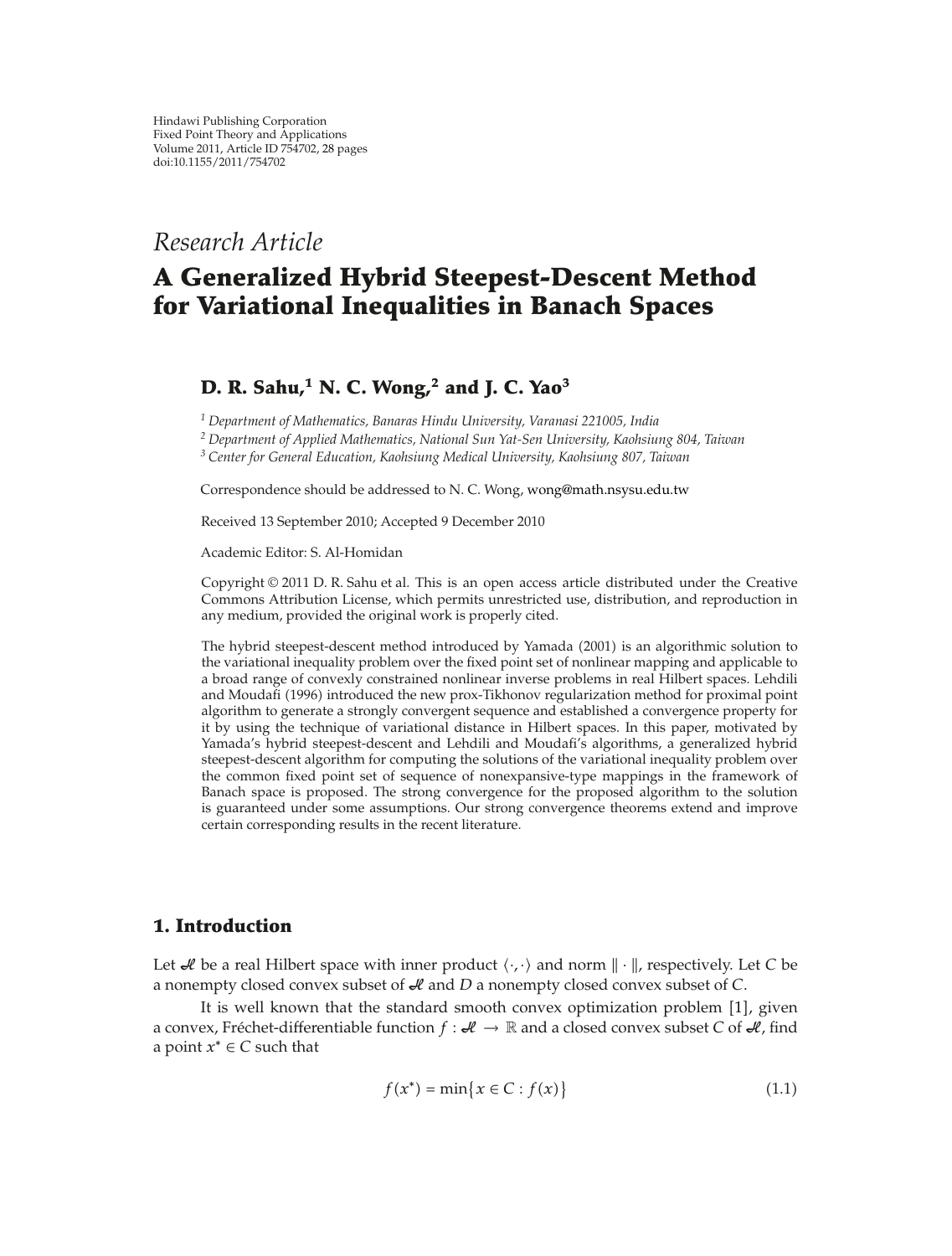can be formulated equivalently as the variational inequality problem  $\text{VIP}(\nabla f, \mathcal{H})$  over  $C$  (see  $[2, 3]$ :

$$
\langle \nabla f x^*, v - x^* \rangle \ge 0 \quad \forall v \in C,
$$
\n(1.2)

where  $\nabla f : \mathcal{H} \to \mathcal{H}$  is the gradient of *f*.

In general, for a nonlinear mapping  $\mathcal{F} : \mathcal{H} \to \mathcal{H}$  over *C*, the variational inequality  $\text{problem } \text{VIP}(\mathcal{F}, \mathcal{C}) \text{ over } \mathcal{D} \text{ is to find a point } x^* \in \mathcal{D} \text{ such that }$ 

$$
\langle \mathfrak{F}x^*, v - x^* \rangle \ge 0 \quad \forall v \in D. \tag{1.3}
$$

It is important to note that the theory of variational inequalities has been playing an important role in the study of many diverse disciplines, for instance, partial differential equations, optimal control, optimization, mathematical programming, mechanics, finance, and so forth, see, for example,  $[1, 2, 4-6]$  and references therein.

It is also known that if  $\mathcal{F}$  is Lipschitzian and strongly monotone, then for small  $\mu > 0$ , the mapping  $P_C(I - \mu \mathcal{F})$  is a contraction, where  $P_C$  is the metric projection from  $\mathcal{A}$  onto *C* (see Section 2.3). In this case, the Banach contraction principle guarantees that  $VIP(\mathcal{F}, C)$  has a unique solution *x*<sup>∗</sup> and the sequence of Picard iteration process, given by,

$$
x_{n+1} = P_C (I - \mu \mathcal{F}) x_n \quad \forall n \in \mathbb{N}
$$
 (1.4)

converges strongly to *x*∗. This simplest iterative method for approximating the unique solution of VIP( $\mathcal{F}, C$ ) over *C* is called the *projected gradient method* [1]. It has been used widely in many practical problems, due, partially, to its fast convergence.

The projected gradient method was first proposed by Goldstein [7] and Levitin and Polyak [8] for solving convexly constrained minimization problems. This method is regarded as an extension of the steepest-descent or Cauchy algorithm for solving unconstrained optimization problems. It now has many variants in different settings, and supplies a prototype for various more advanced projection methods. In [9], the first author introduced the normal *S*-iteration process and studied an iterative method for approximating the unique solution of  $\text{VIP}(\mathcal{F}, \mathcal{C})$  over  $\mathcal C$  as follows:

$$
x_{n+1} = P_C(I - \mu \mathcal{F})[(1 - \alpha_n)x_n + \alpha_n P_C(I - \mu \mathcal{F})x_n] \quad \forall n \in \mathbb{N}.
$$
 (1.5)

Note that the rate of convergence of iterative method (1.5) is faster than projected gradient method (1.4), see [9].

The projected gradient method requires repetitive use of *PC*, although the closed form expression of *PC* is not always known in many situations. In order to reduce the complexity probably caused by the projection mapping  $P_C$ , Yamada (see [6]) introduced a hybrid steepest-descent method for solving the problem  $\text{VIP}(\mathcal{F},\mathcal{H})$ . Here is the idea. Suppose *T* (e.g., *T* = *P<sub>C</sub>*) is a mapping from a Hilbert space  $\mathcal{A}$  into itself with a nonempty fixed point set  $F[T]$ , and  $\mathcal F$  is a Lipschitzian and strongly monotone over  $\mathcal A$ . Starting with an arbitrary initial guess  $x_1$  in  $\mathcal{A}$ , one generates a sequence  $\{x_n\}$  by the following algorithm:

$$
x_{n+1} := T[x_n - \lambda_n \mathcal{F}(x_n)] \quad \forall n \in \mathbb{N}, \tag{1.6}
$$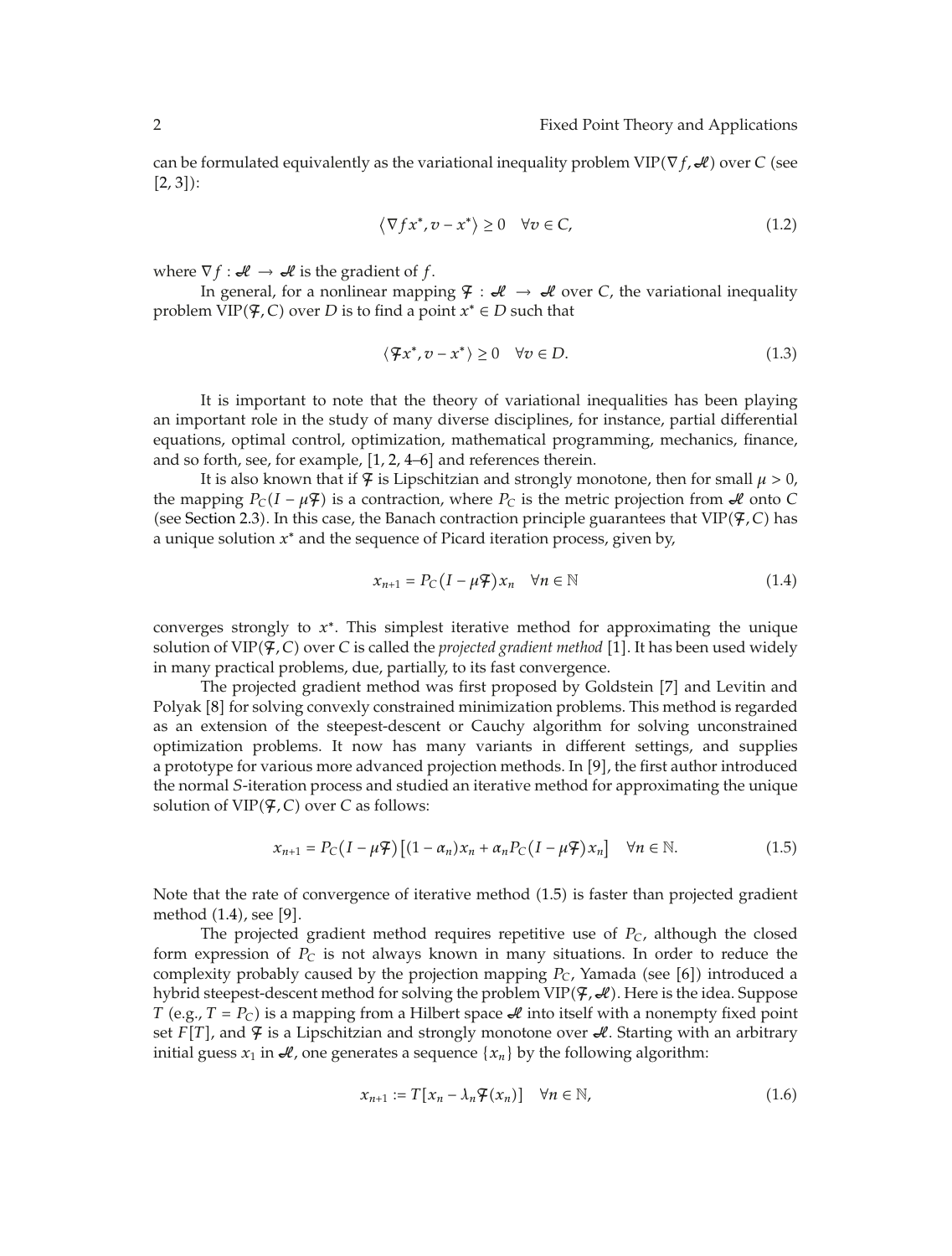where  $\{\lambda_n\}$  is a slowly diminishing sequence. Yamada [6, Theorem 3.3, page 486] proved that the sequence  $\{x_n\}$  defined by (1.6) converges strongly to a unique solution of VIP( $\mathfrak{F}, \mathcal{A}$ ) over  $F[T]$ .

Let *X* be a real Banach space with dual space *X*∗. We denote by *J* the normalized duality mapping from *X* into 2*<sup>X</sup>*<sup>∗</sup> defined by

$$
J(x) := \left\{ f^* \in X^* : \langle x, f^* \rangle = ||x||^2 = ||f^*||^2 \right\}, \quad x \in X,
$$
\n(1.7)

where  $\langle \cdot, \cdot \rangle$  denotes the generalized duality pairing. It is well known that the normalized duality mapping is single-valued if *X* smooth, see [10]. Let *C* be a nonempty subset of a real Banach space *X*. A mapping  $T: X \rightarrow X$  is said to be

(1) *pseudocontractive over*  $C$  if for each  $x, y \in C$ , there exists  $j(x−y) ∈ J(x−y)$  satisfying

$$
\langle Tx - Ty, j(x - y) \rangle \le ||x - y||^2, \tag{1.8}
$$

(2) *δ*-strongly accretive over C if for each  $x, y \in C$ , there exist a constant  $\delta > 0$  and *j*(*x* − *y*) ∈ *J*(*x* − *y*) satisfying

$$
\langle Tx - Ty, j(x - y) \rangle \ge \delta ||x - y||^2. \tag{1.9}
$$

We consider the following general variational inequality problem over the fixed point set of nonlinear mapping in the framework of Banach space.

*Problem 1.1.* -*general variational inequality problem over the fixed point set of nonlinear mapping*. Let *C* be a nonempty closed convex subset of a real smooth Banach space *X*. Let  $T: C \rightarrow C$ be a (possibly nonlinear) mapping of which fixed point set  $F[T]$  is a nonempty closed convex set. Then for a given strongly accretive operator  $\mathcal{F} : X \to X$  over C, the general variational inequality problem  $\text{VIP}(\mathcal{F}, \mathcal{C})$  over  $F[T]$  is

find a point 
$$
x^* \in F[T]
$$
 such that  $\langle \mathcal{F}x^*, J(v - x^*) \rangle \ge 0 \ \forall v \in F[T]$ . (1.10)

Recently, the method (1.6) has been applied successfully to signal processing, inverse problems, and so on [11–13]. This situation induces a natural question.

*Question 1.2.* Does sequence  $\{x_n\}$ , defined by  $(1.6)$ , converges strongly a solution to a general variational inequality problem in the Banach space setting, that is, Problem 1.1 in a case where  $T : C \to C$  is given as such a nonexpansive mapping?

We now consider the following variational inclusion problem:

find 
$$
z \in C
$$
 such that  $0 \in Az$ ,  $(P)$ 

in the framework of Banach space *X*, where  $A: X \rightarrow 2^X$  is a multivalued operator acting on *C* ⊆ *X*. In the sequel, we assume that  $\mathbb{S} = A^{-1}(0)$ , the set of solutions of Problem (*P*) is nonempty.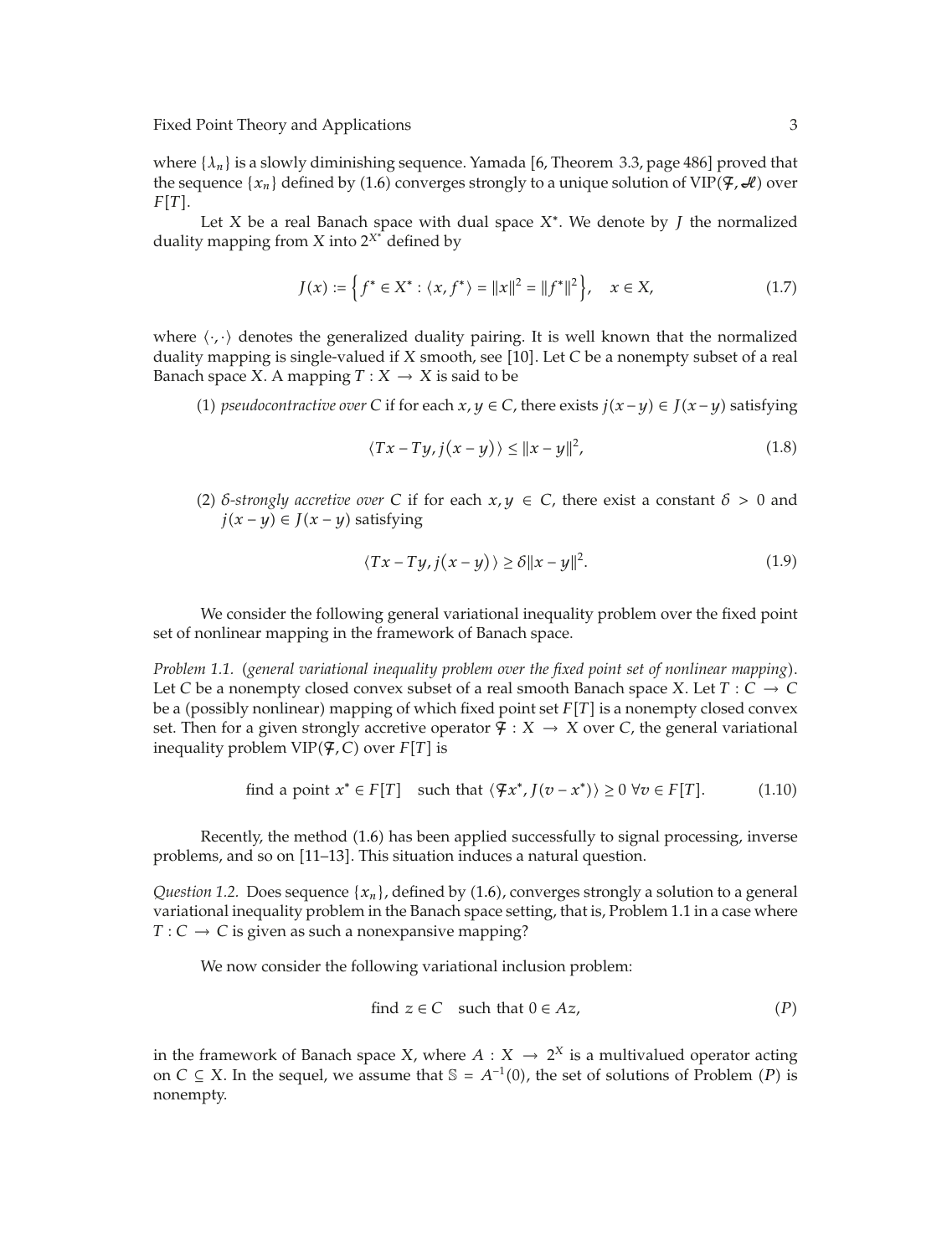The Problem (P) can be regarded as a unified formulation of several important problems. For an appropriate choice of the operator A, Problem (P) covers a wide range of mathematical applications; for example, variational inequalities, complementarity problems, and nonsmooth convex optimization. Problem (P) has applications in physics, economics, and in several areas of engineering. In particular, if  $\psi : \mathcal{H} \to \mathbb{R} \cup \{ \infty \}$  is a proper, lower semicontinuous convex function, its subdifferential  $\partial \psi = A$  is a maximal monotone operator, and a point  $z \in \mathcal{L}$  minimizes  $\psi$  if and only if  $0 \in \partial \psi(z)$ .

One of the most interesting and important problems in the theory of maximal monotone operators is to find an efficient iterative algorithm to compute approximately zeroes of maximal monotone operators. One method for solving zeros of maximal monotone operators is *proximal point algorithm*. Let *A* be a maximal monotone operator in a Hilbert space  $\mathcal{A}$ . The proximal point algorithm generates, for starting  $x_1 \in \mathcal{A}$ , a sequence  $\{x_n\}$  in  $\mathcal{A}$ by

$$
x_{n+1} = J_{c_n} x_n \quad \forall n \in \mathbb{N}, \tag{1.11}
$$

where  $J_{c_n} := (I + c_n A)^{-1}$  is the resolvent operator associated with the operator *A*, and  $\{c_n\}$ is a regularization sequence in  $(0, \infty)$ . This iterative procedure is based on the fact that the proximal map *J<sub>cn</sub>* is single-valued and nonexpansive. This algorithm was first introduced by Martinet [14]. If  $\psi : \mathcal{H} \to \mathbb{R} \cup \{\infty\}$  is a proper lower semicontinuous convex function, then the algorithm reduces to

$$
x_{n+1} = \underset{y \in \mathscr{M}}{\operatorname{argmin}} \left\{ \psi(y) + \frac{1}{2c_n} \|x_n - y\|^2 \right\} \quad \forall n \in \mathbb{N}.
$$
 (1.12)

Rockafellar [15] studied the proximal point algorithm in the framework of Hilbert space and he proved the following.

**Theorem 1.3.** Let  $\mathcal{A}$  be a Hilbert space and  $A \subset \mathcal{A} \times \mathcal{A}$  a maximal monotone operator. Let {*x<sub>n</sub>*} be *a* sequence in  $\mathcal A$  defined by (1.11), where  $\{c_n\}$  is a sequence in  $(0,\infty)$  such that  $\liminf_{n\to\infty}c_n>0$ . *If*  $\mathbb{S} \neq \emptyset$ , then the sequence  $\{x_n\}$  converges weakly to an element of S.

Such weak convergence is global; that is, the just announced result holds in fact for any  $x_1 \in \mathcal{A}$ .

Further, Rockafellar [15] posed an open question of whether the sequence generated by (1.11) converges strongly or not. This question was solved by Güler [16], who constructed an example for which the sequence generated by  $(1.11)$  converges weakly but not strongly. This brings us to a natural question of how to modify the proximal point algorithm so that strongly convergent sequence is guaranteed. The *Tikhonov method* which generates a sequence  $\{\tilde{x}_n\}$  by the rule

$$
\widetilde{x}_n = J_{\mu_n}^A u \quad \forall n \in \mathbb{N}, \tag{1.13}
$$

where  $u \in \mathcal{A}$  and  $\mu_n > 0$  such that  $\mu_n \to \infty$  is studied by several authors (see, e.g., Takahashi  $[17]$  and Wong et al.  $[18]$ ) to answer the above question.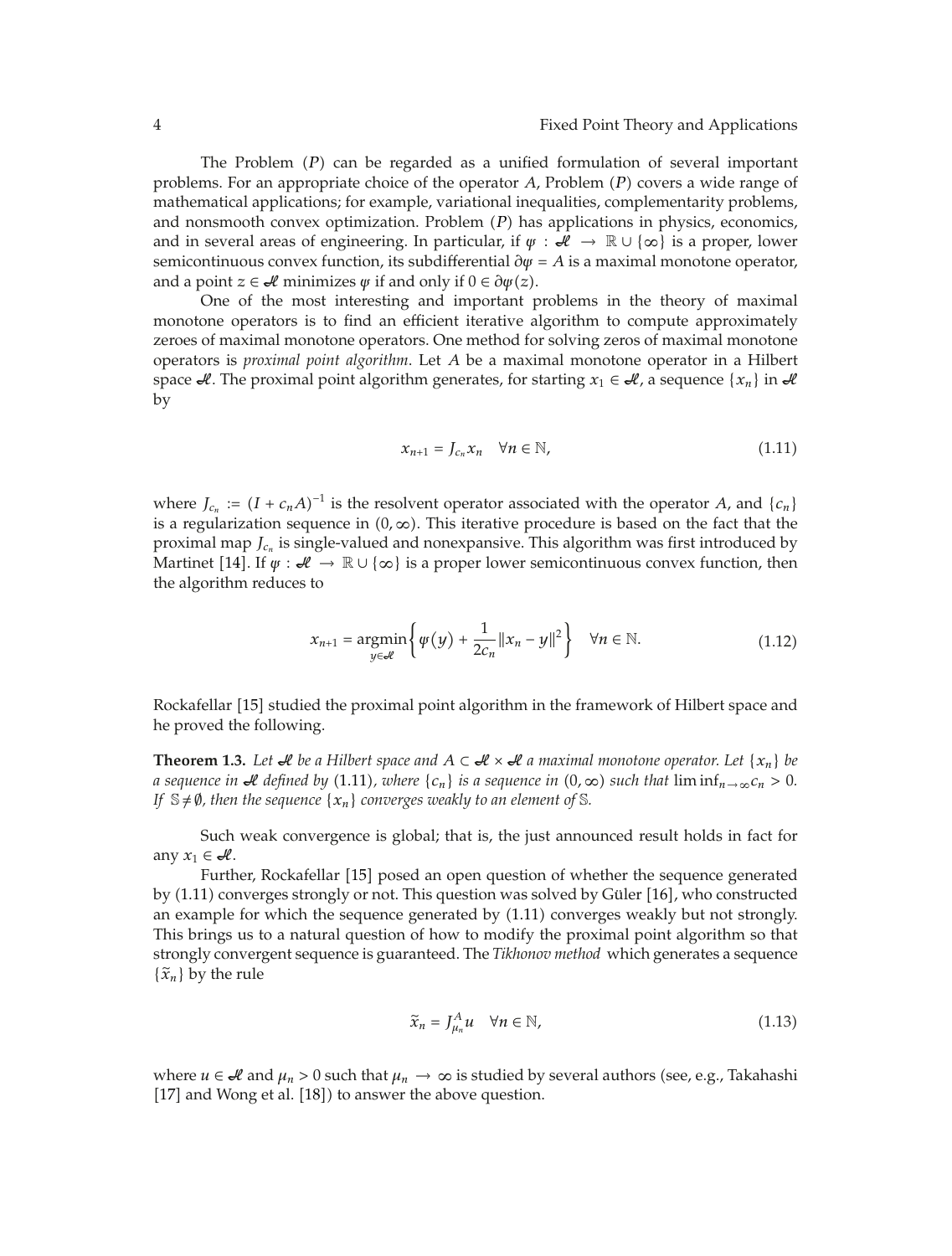In [19], Lehdili and Moudafi combined the technique of the proximal map and the Tikhonov regularization to introduce the *prox-Tikhonov method* which generates the sequence  ${x_n}$  by the algorithm

$$
x_{n+1} = J_{\lambda_n}^{A_n} x_n \quad \forall n \in \mathbb{N}, \tag{1.14}
$$

where  $A_n = \mu_n I + A$ ,  $\mu_n > 0$  is viewed as a Tikhonov regularization of *A*. Note that  $A_n$  is strongly monotone, that is,  $\langle x - x', y - y' \rangle \ge \mu_n ||x - x'||^2$  for all  $(x, y), (x', y') \in G(A_n)$ , where  $G(A_n)$  is graph of  $A_n$ .

Using the technique of variational distance, Lehdili and Moudafi [19] were able to prove strong convergence of the algorithm  $(1.14)$  for solving Problem (P) when A is maximal monotone operator on  $\mathcal{L}$  under certain conditions imposed upon the sequences  $\{\lambda_n\}$  and  $\{\mu_n\}.$ 

It should be also noted that  $A_n$  is now a maximal monotone operator, hence  $\{f_{\lambda_n}^{A_n}\}$  is a sequence of nonexpansive mappings.

The main objective of this article is to solve the proposed Problem 1.1. To achieve this goal, we present an existence theorem for Problem 1.1. Motivated by Yamada's hybrid steepest-descent and Lehdili and Moudafi's algorithms (1.6) and (1.14), we also present an iterative algorithm and investigate the convergence theory of the proposed algorithm for solving Problem 1.1. The outline of this paper is as follows. In Section 2, we present some theoretical tools which are needed in the sequel. In Section 3, we present (Theorem  $3.3$ ) the existence and uniqueness of solution of Problem 1.1 in a case when  $T : C \rightarrow C$ is not necessarily nonexpansive mapping. In Section 4, we propose an iterative algorithm (Algorithm 4.1), as a generalization of Yamada's hybrid steepest-descent and Lehdili and Moudafi's algorithms (1.6) and (1.14), for computing to a unique solution of the variational inequality  $VIP(\mathcal{F}, C)$  over  $\bigcap_{n \in \mathbb{N}} F[T_n]$  in the framework of Banach space. In Section 5, we apply our result to the problem of finding a common fixed point of a countable family of nonexpansive mappings and the solution of Problem (P). Our strong convergence theorems extend and improve corresponding results of Ceng et al. [20]; Ceng et al. [21]; Lehdili and Moudafi [19]; Sahu [9]; and Yamada [6].

### **2. Preliminaries and Notations**

### *2.1. Derivatives of Functionals*

Let *X* be a real Banach space. In the sequel, we always use  $S_X$  to denote the unit sphere  $S_X = \{x \in X : ||x|| = 1\}$ . Then *X* is said to be

- (i) *strictly convex* if  $x, y \in S_X$  with  $x \neq y \Rightarrow ||(1 \lambda)x + \lambda y|| < 1$  for all  $\lambda \in (0, 1)$ ;
- (ii) *smooth* if the limit  $\lim_{t\to 0}((\|x+ty\|-\|x\|)/t)$  exists for each *x* and *y* in *S<sub>X</sub>*. In this case, the norm of *X* is said to be *Gateaux di ˆ fferentiable*.

The norm of *X* is said to be *uniformly Gâteaux differentiable* if for each  $y \in S_X$ , this limit is attained uniformly for  $x \in S_X$ .

It is well known that every uniformly smooth space (e.g.,  $L_p$  space,  $1 < p < \infty$ ) has a uniformly Gâteaux-differentiable norm (see, e.g., [10]).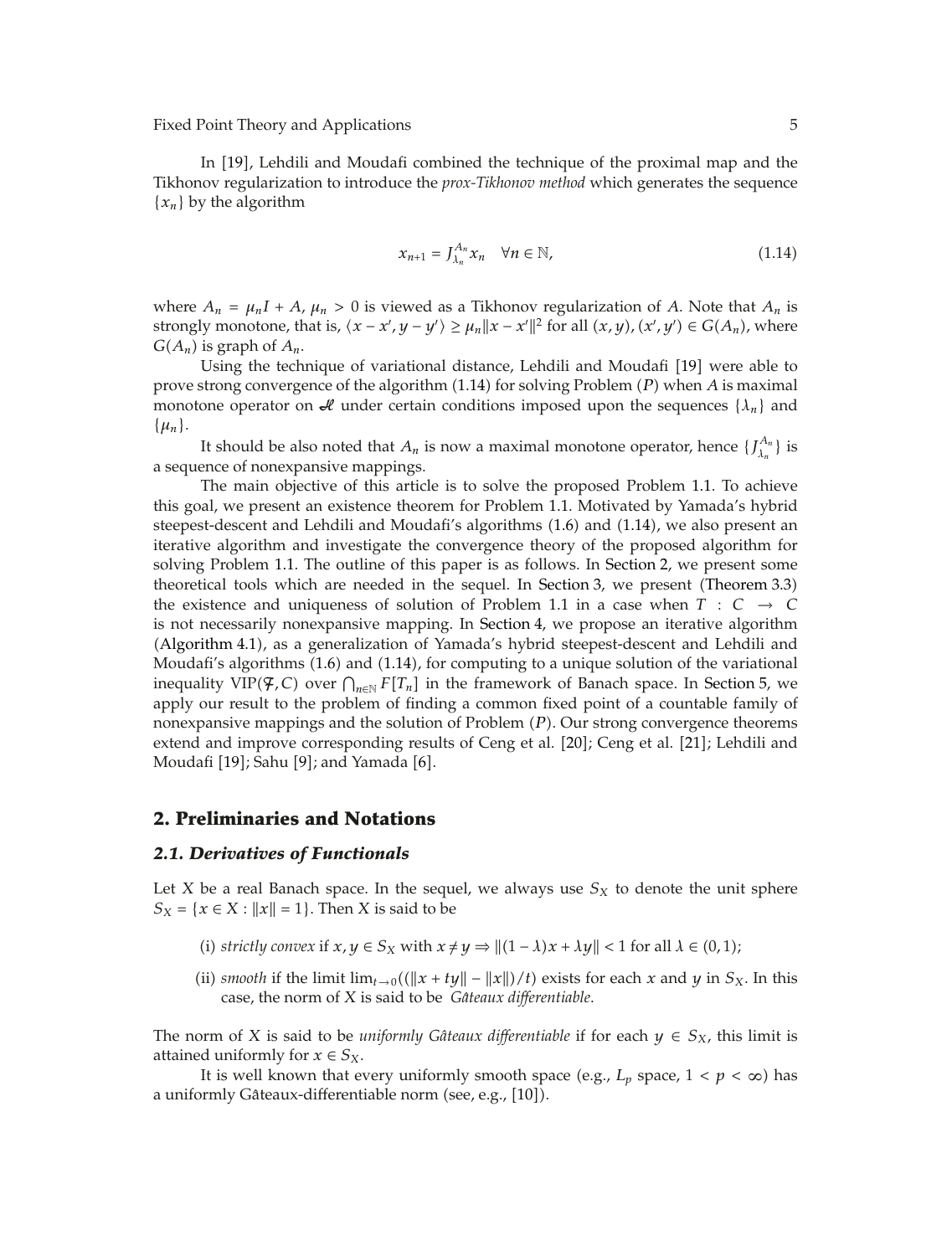Let *U* be an open subset of a real Hilbert space  $\mathcal{A}$ . Then, a function  $\Theta : \mathcal{A} \to \mathbb{R} \cup \{\infty\}$ is called Gâteaux differentiable [22, page 135] on *U* if for each  $u \in U$ , there exists  $a(u) \in \mathcal{U}$ such that

$$
\lim_{t \to 0} \frac{\Theta(u + th) - \Theta(u)}{t} = \langle a(u), h \rangle \quad \forall h \in \mathcal{A}.
$$
 (2.1)

Then,  $\Theta' : U \to \mathcal{A} : u \to a(u)$  is called the *Gâteaux derivative* of  $\Theta$  on *U*.

*Example 2.1* (see [6]). Suppose that  $h \in \mathcal{H}$ ,  $\beta \in \mathbb{R}$  and  $Q : \mathcal{H} \to \mathcal{H}$  is a bounded linear, self-adjoint, that is,  $\langle Q(x), y \rangle = \langle x, Q(y) \rangle$  for all  $x, y \in \mathcal{A}$ , and strongly positive mapping, that is,  $\langle Q(x), x \rangle \ge \alpha ||x||^2$  for all  $x \in \mathcal{A}$  and for some  $\alpha > 0$ . Define the quadratic function  $\Theta : \mathcal{A} \to \mathbb{R}$  by

$$
\Theta(x) := \frac{1}{2} \langle Q(x), x \rangle - \langle h, x \rangle + \beta \quad \forall x \in \mathcal{A}.
$$
 (2.2)

Then, the Gâteaux derivative  $\Theta'(x) = Q(x) - \beta$  is  $||Q||$ -Lipschitzian and *α*-strongly monotone on  $\mathcal{A}$ .

### *2.2. Lipschitzian Type Mappings*

Let *C* be a nonempty subset of a real Banach space *X* and let  $S_1, S_2 : C \rightarrow X$  be two mappings. We denote  $\mathcal{B}(C)$ , the collection of all bounded subsets of *C*. The deviation between  $S_1$  and  $S_2$ on  $B \in \mathcal{B}(C)$ , denoted by  $\mathfrak{D}_B(S_1, S_2)$ , is defined by

$$
\mathfrak{D}_B(S_1, S_2) = \sup\{\|S_1 x - S_2 x\| : x \in B\}.
$$
\n(2.3)

A mapping  $T: C \rightarrow X$  is said to be

- (1) *L*-*Lipschitzian* if there exists a constant *L* ∈ (0, ∞) such that  $||Tx Ty|| \le L||x y||$  for all  $x, y \in C$ ;
- (2) *nonexpansive* if  $||Tx Ty|| \le ||x y||$  for all  $x, y \in C$ ;
- (3) *strongly pseudocontractive* if for each  $x, y \in C$ , there exist a constant  $k \in (0,1)$  and *j*(*x* − *y*) ∈ *J*(*x* − *y*) satisfying

$$
\langle Tx - Ty, j(x - y) \rangle \le k \|x - y\|^2, \tag{2.4}
$$

(4) *λ*-strictly pseudocontractive (see [23]) if for each  $x, y \in C$ , there exist a constant  $\lambda > 0$  and  $j(x - y) \in J(x - y)$  such that

$$
\langle Tx - Ty, j(x - y) \rangle \le ||x - y||^2 - \lambda ||x - y - (Tx - Ty)||^2. \tag{2.5}
$$

The inequality (2.5) can be restated as

$$
\langle x-y-(Tx-Ty),j(x-y)\rangle \ge \lambda \|x-y-(Tx-Ty)\|^2. \tag{2.6}
$$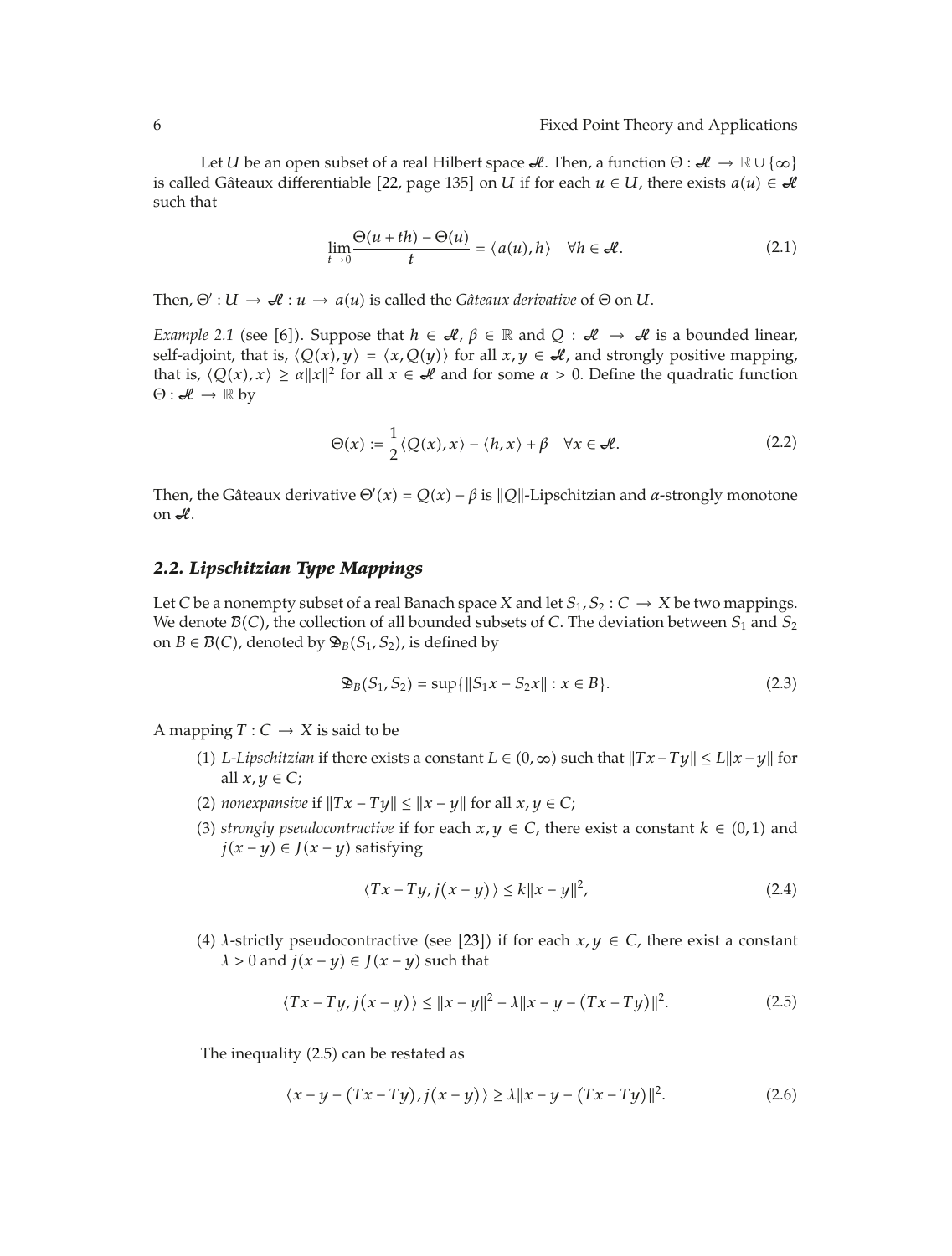In Hilbert spaces, (2.5) (and so (2.6)) is equivalent to the following inequality

$$
||Tx - Ty||^2 \le ||x - y||^2 + k||x - y - (Tx - Ty)||^2,
$$
\n(2.7)

where  $k = 1 - 2\lambda$ . From (2.6), one can prove that if *T* is  $\lambda$ -strict pseudocontractive, then *T* is Lipschitz continuous with the Lipschitz constant  $L = (1 + \lambda)/\lambda$  (see, Proposition 3.1). Throughout the paper, we assume that  $L_{\lambda,\delta} := \sqrt{(1 - \delta)/\lambda}$ .

Fact 2.2 (see [10, Corollary 5.7.15]). Let *C* be a nonempty closed convex subset of a Banach space *X* and *T* : *C*  $\rightarrow$  *C* a continuous strongly pseudocontractive mapping. Then *T* has a unique fixed point in *C*.

Fix a sequence  $\{a_n\}$  in  $[0,\infty)$  with  $a_n \to 0$  and let  $\{T_n\}$  be a sequence of mappings from *C* into *X*. Then  ${T_n}$  is called a sequence of asymptotically nonexpansive mappings if there exists a sequence  $\{k_n\}$  in  $[1, \infty)$  with  $\lim_{n\to\infty}k_n = 1$  such that

$$
||T_n x - T_n y|| \le k_n ||x - y|| \quad \forall x, y \in C, \ n \in \mathbb{N}.
$$
 (2.8)

Motivated by the notion of nearly nonexpansive mappings (see  $[10, 24]$ ), we say  $\{T_n\}$  is a sequence of nearly nonexpansive mappings if

$$
||T_n x - T_n y|| \le ||x - y|| + a_n \quad \forall x, y \in C, \ n \in \mathbb{N}.
$$
 (2.9)

*Remark 2.3.* If  $\{T_n\}$  is a sequence of asymptotically nonexpansive mappings with bounded domain, then  ${T_n}$  is a sequence of nearly nonexpansive mappings. To see this, let  ${T_n}$ be a sequence of asymptotically nonexpansive mappings with sequence {*kn*} defined on a bounded set *C* with diameter diam(*C*). Fix  $a_n := (k_n - 1)$  diam(*C*). Then,

$$
||T_n x - T_n y|| \le ||x - y|| + (k_n - 1)||x - y|| \le ||x - y|| + a_n
$$
\n(2.10)

for all  $x, y \in C$  and  $n \in \mathbb{N}$ .

We prove the following proposition.

*Proposition 2.4.* Let *C* be a closed bounded set of a Banach space *X* and {*Tn*} a sequence of nearly nonexpansive self-mappings of *C* with sequence  $\{a_n\}$  such that  $\sum_{n=1}^{\infty} \mathfrak{D}_C(T_n, T_{n+1})$ ∞. Then, for each  $x \in C$ ,  ${T_n x}$  converges strongly to some point of *C*. Moreover, if *T* is a mapping of *C* into itself defined by  $Tz = \lim_{n \to \infty} T_nz$  for all  $z \in C$ , then *T* is nonexpansive and  $\lim_{n\to\infty} \mathfrak{D}_C(T_n,T) = 0.$ 

*Proof.* The assumption  $\sum_{n=1}^{\infty} \mathfrak{D}_C(T_n, T_{n+1}) < \infty$  implies that  $\sum_{n=1}^{\infty} ||T_n x - T_{n+1} x|| < \infty$  for all *z* ∈ *C*. Hence {*T<sub>n</sub>z*} is a Cauchy sequence for each *z* ∈ *C*. Hence, for *x* ∈ *C*, {*T<sub>n</sub>x*} converges strongly to some point in *C*. Let *T* be a mapping of *C* into itself defined by  $Tz = \lim_{n \to \infty} T_nz$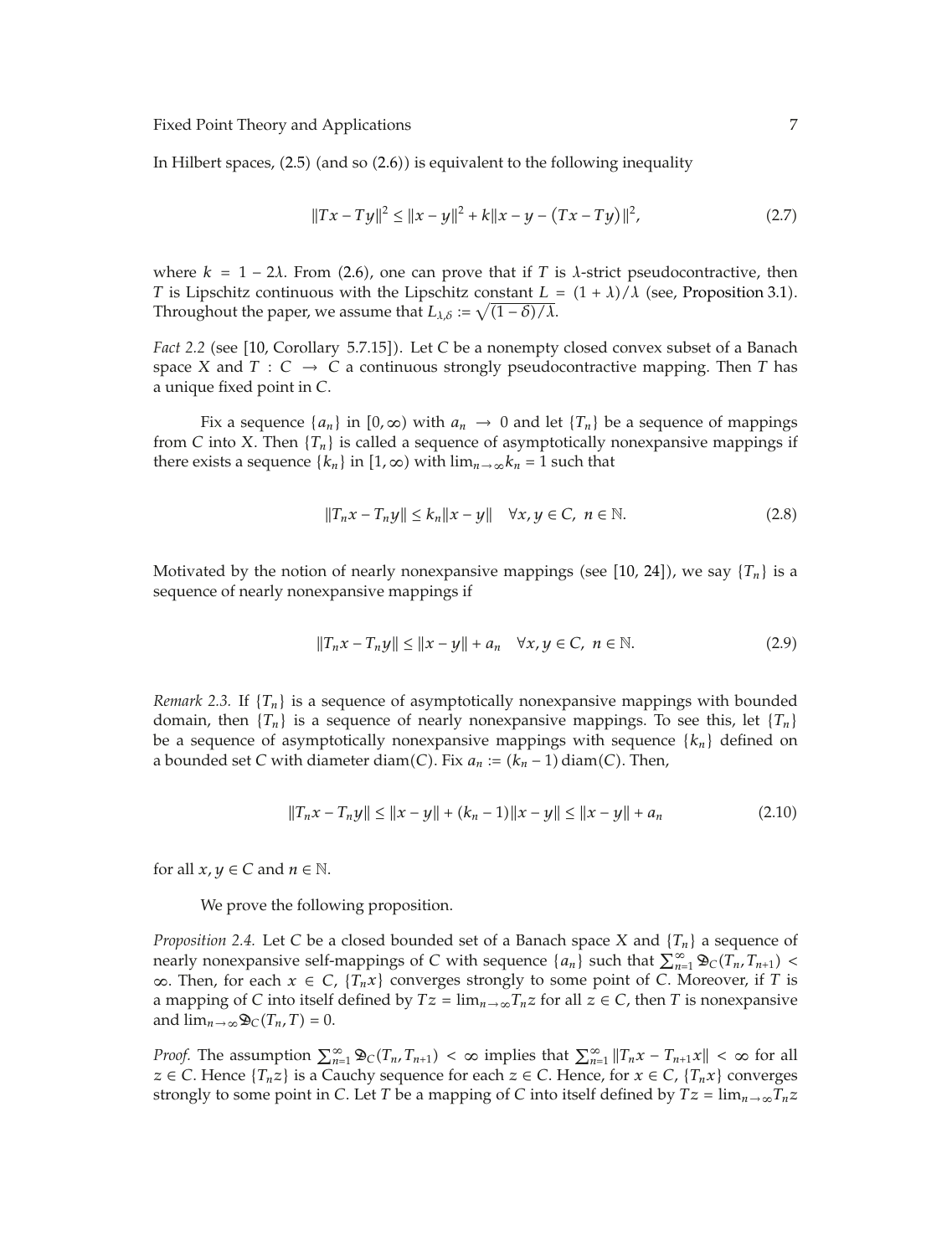for all  $z \in C$ . It is easy to see that *T* is nonexpansive. For  $z \in C$  and  $m, n \in \mathbb{N}$  with  $m > n$ , we have

$$
||T_n x - T_m x|| \le \sum_{k=n}^{m-1} ||T_k x - T_{k+1} x||
$$
  
\n
$$
\le \sum_{k=n}^{m-1} \mathfrak{D}_C(T_k, T_{k+1})
$$
  
\n
$$
\le \sum_{k=n}^{\infty} \mathfrak{D}_C(T_k, T_{k+1}).
$$
\n(2.11)

Then

$$
||T_n x - Tx|| = \lim_{m \to \infty} ||T_n x - T_m x|| \le \sum_{k=n}^{\infty} \mathfrak{D}_C(T_k, T_{k+1}) \quad \forall x \in C, \ n \in \mathbb{N},
$$
 (2.12)

which implies that

$$
\mathfrak{D}_C(T_n, T) \le \sum_{k=n}^{\infty} \mathfrak{D}_C(T_k, T_{k+1}) \quad \forall n \in \mathbb{N}.
$$
 (2.13)

Therefore,  $\lim_{n\to\infty} \mathfrak{D}_C(T_n, T) = 0.$ 

#### *2.3. Nonexpansive Mappings and Fixed Points*

A closed convex subset *C* of a Banach space *X* is said to have the fixed-point property for nonexpansive self-mappings if every nonexpansive mapping of a nonempty closed convex bounded subset *M* of *C* into itself has a fixed point in *M*.

A closed convex subset *C* of a Banach space *X* is said to have normal structure if for each closed convex bounded subset of *D* of *C* which contains at least two points, there exists an element  $x \in D$  which is not a diametral point of *D*. It is well known that a closed convex subset of a uniformly smooth Banach space has normal structure, see [10] for more details.

The following result was proved by Kirk [25].

Fact 2.5 (Kirk [25]). Let *X* be a reflexive Banach space and let *C* be a nonempty closed convex bounded subset of *X* which has normal structure. Let *T* be a nonexpansive mapping of *C* into itself. Then  $F[T]$  is nonempty.

A subset *C* of a Banach space *X* is called a *retract* of *X* if there exists a continuous mapping *P* from *X* onto *C* such that  $Px = x$  for all x in *C*. We call such *P* a *retraction* of *X* onto *C*. It follows that if a mapping *P* is a retraction, then  $Py = y$  for all *y* in the range of *P*. A retraction *P* is said to be *sunny* if  $P(Px + t(x - Px)) = Px$  for each *x* in *X* and  $t \ge 0$ . If a sunny retraction *P* is also nonexpansive, then *C* is said to be a *sunny nonexpansive retract* of *X*.

 $\Box$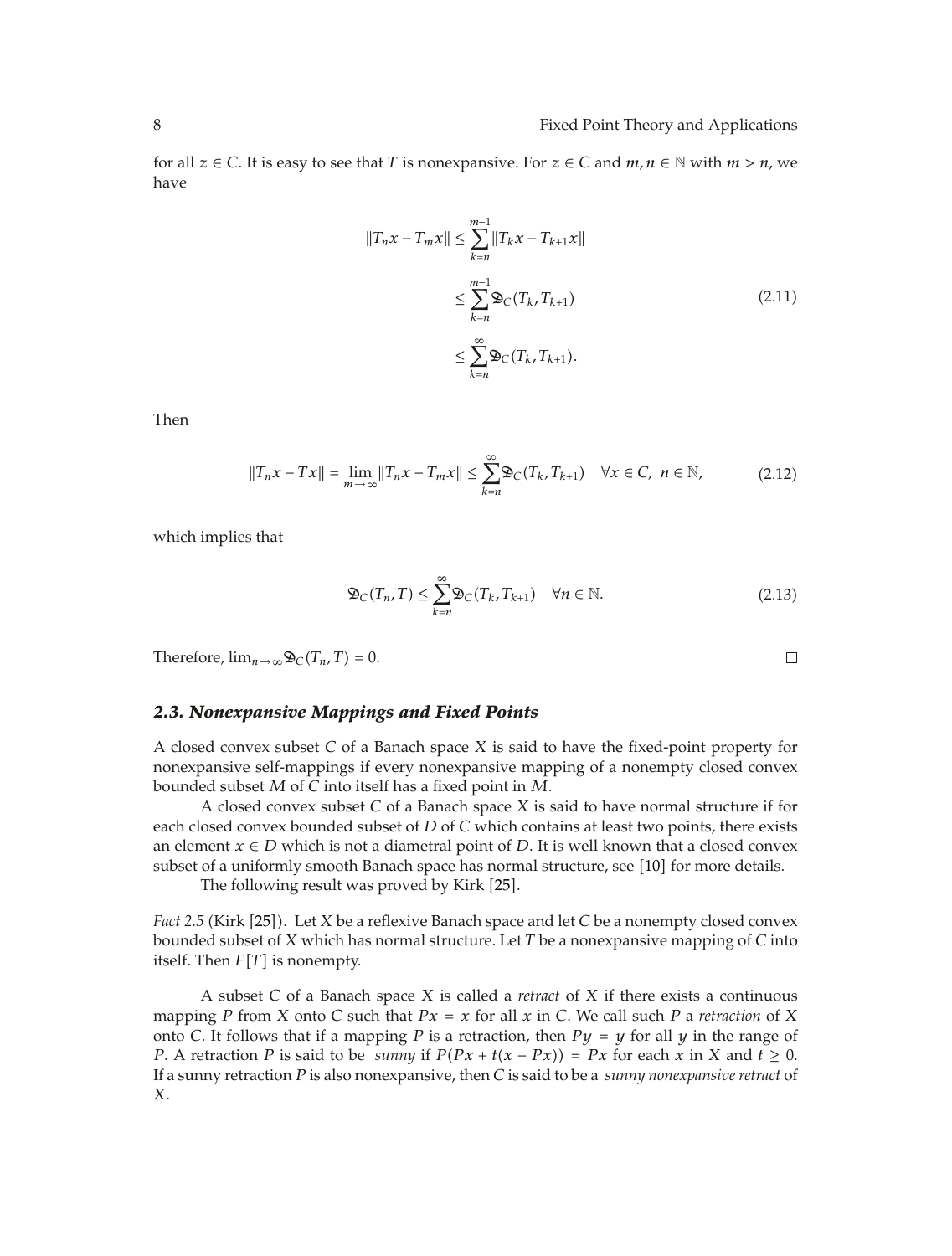Let *C* be a nonempty subset of a Banach space *X* and let  $x \in X$ . An element  $y_0 \in C$  is said to be a *best approximation* to *x* if  $||x - y_0|| = d(x, C)$ , where  $d(x, C) = inf_{y \in C} ||x - y||$ . The set of all best approximations from *x* to *C* is denoted by

$$
P_C(x) = \{ y \in C : ||x - y|| = d(x, C) \}.
$$
 (2.14)

This defines a mapping  $P_C$  from  $X$  into  $2^C$  and is called the *nearest point projection mapping* (*metric projection mapping*) onto *C*. It is well known that if *C* is a nonempty closed convex subset of a real Hilbert space  $\mathcal{A}$ , then the nearest point projection  $P_C$  from  $\mathcal{A}$  onto *C* is the unique sunny nonexpansive retraction of  $\mathcal{A}$  onto *C*. It is also known that  $P_Cx \in C$  and

$$
\langle x - P_C x, P_C x - y \rangle \ge 0 \quad \forall x \in \mathcal{A}, \ y \in C. \tag{2.15}
$$

Let  $\mathcal F$  be a monotone mapping of  $\mathcal A$  into  $\mathcal A$  over  $C \subseteq \mathcal A$ . In the context of the variational inequality problem, the characterization of projection (2.15) implies

$$
x^* \in \text{VIP}(\mathcal{F}, C) \Longleftrightarrow x^* = P_C(x^* - \mu A x^*) \quad \forall \mu > 0. \tag{2.16}
$$

We know the following fact concerning nonexpansive retraction.

Fact 2.6 (Goebel and Reich [26, Lemma 13.1]). Let *C* be a convex subset of a real smooth Banach space *X*, *D* a nonempty subset of *C*, and *P* a retraction from *C* onto *D*. Then the following are equivalent:

- (a)  *is a sunny and nonexpansive.*
- (b)  $\langle x Px, J(z Px) \rangle \leq 0$  for all  $x \in C, z \in D$ .
- (c)  $\langle x y, J(Px Py) \rangle \ge ||Px Py||^2$  for all  $x, y \in C$ .

Fact 2.7 (Wong et al. [18, Proposition 6.1]). Let *C* be a nonempty closed convex subset of a strictly convex Banach space *X* and let  $\lambda_i > 0$  ( $i = 1, 2, ..., N$ ) such that  $\sum_{i=1}^{N} \lambda_i = 1$ . Let  $T_1, T_2, \ldots, T_N : C \to C$  be nonexpansive mappings with  $\bigcap_{i=1}^N F(T_i) \neq \emptyset$  and let  $T = \sum_{i=1}^N \lambda_i T_i$ . Then *T* is nonexpansive from *C* into itself and  $F(T) = \bigcap_{i=1}^{N} F(T_i)$ .

Fact 2.8 (Bruck [27]). Let *C* be a nonempty closed convex subset of a strictly convex Banach space *X*. Let  $\{S_k\}$  be a sequence nonexpansive mappings of *C* into itself with  $\bigcap_{k=1}^{\infty} F[S_k] \neq \emptyset$ and { $\beta_k$ } sequence of positive real numbers such that  $\sum_{k=1}^{\infty} \beta_k = 1$ . Then the mapping *T* =  $\sum_{k=1}^{\infty} \beta_k S_k$  is well defined on *C* and  $F[T] = \bigcap_{k=1}^{\infty} F[S_k]$ .

### *2.4. Accretive Operators and Zero*

Let *X* be a real Banach space *X*. For an operator  $A: X \rightarrow 2^X$ , we define its domain, range, and graph as follows:

$$
D(A) = \{x \in X : Ax \neq \emptyset\}, \qquad R(A) = \cup \{Az : z \in D(A)\},\
$$
  

$$
G(T) = \{(x, y) \in X \times X : x \in D(A), y \in Ax\},\
$$
 (2.17)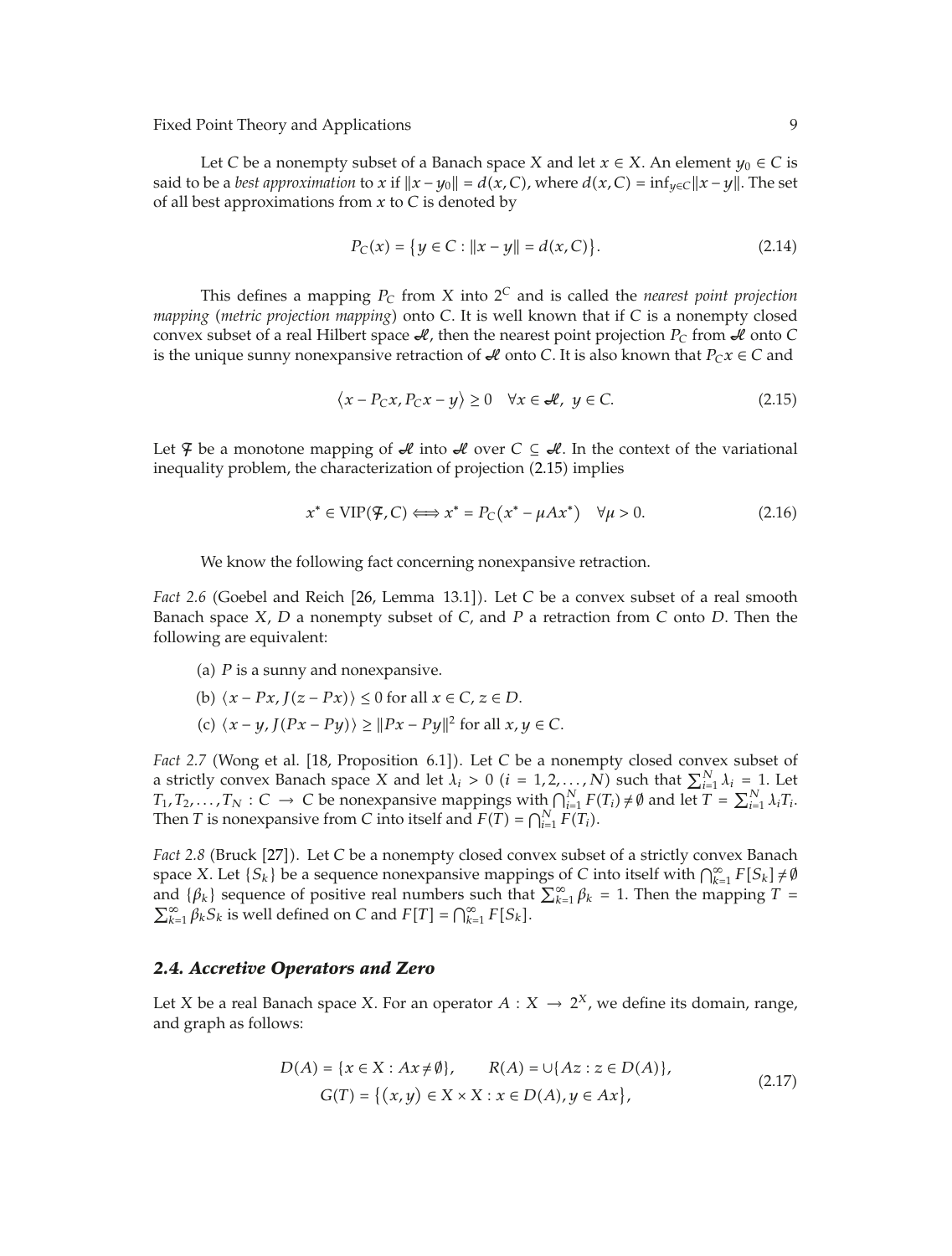respectively. Thus, we write  $A : X \to 2^X$  as follows:  $A \subset X \times X$ . The inverse  $A^{-1}$  of  $A$  is defined by

$$
x \in A^{-1}y \Longleftrightarrow y \in Ax. \tag{2.18}
$$

The operator *A* is said to be *accretive* if, for each  $x_i \in D(A)$  and  $y_i \in Ax_i$  ( $i = 1, 2$ ), there is *j* ∈ *J*( $x_1 - x_2$ ) such that  $\langle y_1 - y_2, j \rangle \ge 0$ . An accretive operator *A* is said to be *maximal accretive* if there is no proper accretive extension of *A* and *m*-accretive if  $R(I + A) = X$  (it follows that  $R(I + rA) = X$  for all  $r > 0$ ). If *A* is *m*-accretive, then it is maximal accretive (see Fact 2.10), but the converse is not true in general. If *A* is accretive, then we can define, for each *λ >* 0, a nonexpansive single-valued mapping  $J_\lambda$ :  $R(1 + \lambda A) \rightarrow D(A)$  by  $J_\lambda = (I + \lambda A)^{-1}$ . It is called the *resolvent* of *A*. An accretive operator *A* defined on *X* is said to satisfy the *range condition* if  $D(A) \subset R(1 + \lambda A)$  for all  $\lambda > 0$ , where  $D(A)$  denotes the closure of the domain of *A*. It is well known that for an accretive operator *A* which satisfies the range condition,  $A^{-1}(0) = F(J_A^A)$  for all  $\lambda > 0$ . We also define the *Yosida approximation*  $A_r$  by  $A_r = (I - J_r^A)/r$ . We know that  $A_r x \in$  $A J_r^A x$  for all  $x \in R(I + rA)$  and  $||A_r x|| \le |Ax| = \inf \{||y|| : y \in Ax\}$  for all  $x \in D(A) \cap R(I + rA)$ . We also know the following [28]: for each  $\lambda, \mu > 0$  and  $x \in R(I + \lambda A) \cap R(I + \mu A)$ , it holds that

$$
||J_{\lambda}x - J_{\mu}x|| \le \frac{|\lambda - \mu|}{\lambda} ||x - J_{\lambda}x||. \tag{2.19}
$$

Let *f* be a continuous linear functional on  $\ell_{\infty}$ . We use  $f_n(x_{n+m})$  to denote

$$
f(x_{m+1}, x_{m+2}, x_{m+3}, \dots, x_{m+n}, \dots), \tag{2.20}
$$

for  $m = 0, 1, 2, \ldots$  A continuous linear functional  $j$  on  $l_{\infty}$  is called a *Banach limit* if  $||j||_* = j(1) =$ 1 and  $j_n(x_n) = j_n(x_{n+1})$  for each  $x = (x_1, x_2, ...)$  in  $l_{\infty}$ .

Fix any Banach limit and denote it by LIM. Note that  $||LM||_* = 1$ ,

$$
\liminf_{n \to \infty} t_n \le \text{LIM}_n t_n \le \limsup_{n \to \infty} t_n,
$$
\n
$$
\text{LIM}_n t_n = \text{LIM}_n t_{n+1}, \quad \forall (t_n) \in l_\infty.
$$
\n(2.21)

The following facts will be needed in the sequel for the proof of our main results.

*Fact 2.9* (Ha and Jung [29, Lemma 1]). Let *X* be a Banach space with a uniformly Gâteauxdifferentiable norm, *C* a nonempty closed convex subset of *X*, and {*xn*} a bounded sequence in *X*. Let LIM be a Banach limit and *y* ∈ *C* such that LIM<sub>*n*</sub> $||y_n - y||^2 = inf_{x \in C}$ LIM<sub>*n*</sub> $||y_n - x||^2$ . Then  $\text{LIM}_n\langle x - y, J(x_n - y) \rangle \leq 0$  for all  $x \in C$ .

*Fact 2.10* (Cioranescu [30]). Let *X* be a Banach space and let  $A: X \rightarrow 2^X$  be an *m*-accretive operator. Then *A* is maximal accretive. If  $\mathcal A$  is a Hilbert space, then  $A : \mathcal A \to 2^{\mathcal A}$  is maximal accretive if and only if it is *m*-accretive.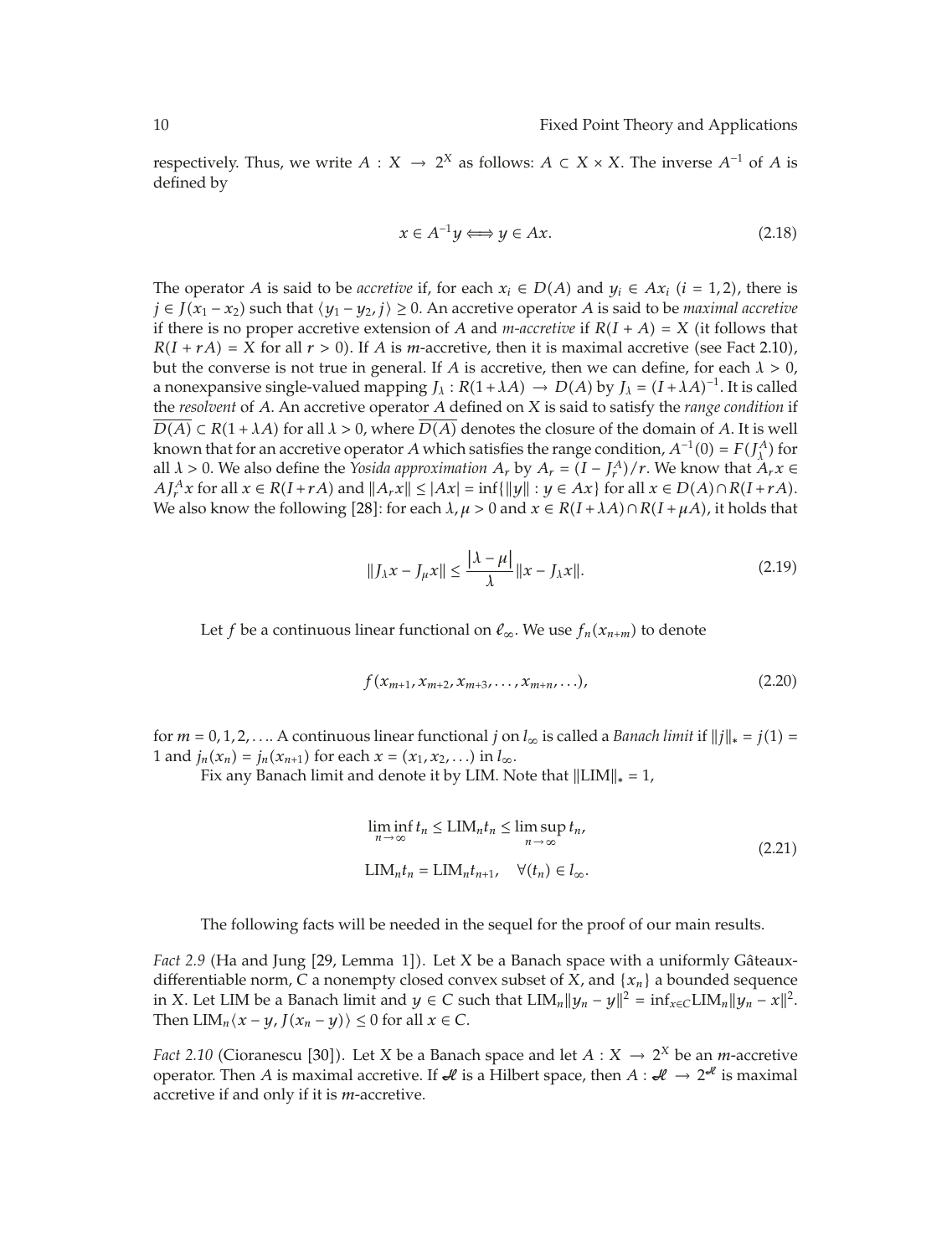## **3. Existence and Uniqueness of Solutions of VIP**-F*, C*

In this section, we deal with the existence and uniqueness of the solution of Problem 1.1 in a case where  $T: C \to C$  is given as such a pseudocontractive mapping.

The following propositions will be used frequently throughout the paper.

*Proposition 3.1.* Let *C* be a nonempty subset of a real smooth Banach space *X* and  $\mathcal{F}: X \to X$ an operator over *C*. Then

- (a) if  $\mathcal F$  is *λ*-strictly pseudocontractive, then  $\mathcal F$  is Lipschitzian with constant  $1 + 1/\lambda$ ;
- (b) if  $\varphi$  is both *δ*-strongly accretive and *λ*-strictly pseudocontractive over *C* with *λ*+*δ* > 1, then *I* −  $\frac{4}{7}$  is a contraction with Lipschitz constant  $L_{\lambda,\delta}$ ;
- (c) if  $\tau \in (0,1)$  is a fixed number and  $\mathfrak{F}$  is both *δ*-strongly accretive and *λ*-strictly pseudocontractive over *C* with  $\lambda + \delta > 1$  and  $R(I - \tau \mathcal{F}) \subseteq C$ , then  $I - \tau \mathcal{F} : C \to C$  is a contraction mapping with Lipschitz constant 1 − (1 − *L<sub>λ,δ</sub>*)τ.

*Proof.* (a) Let  $x, y \in C$ . From  $(2.6)$ , we have

$$
\lambda \|x - y - (\mathcal{F}x - \mathcal{F}y)\|^2 \le (x - y - (\mathcal{F}x - \mathcal{F}y), J(x - y))
$$
  
\n
$$
\le \|x - y - (\mathcal{F}x - \mathcal{F}y)\| \|x - y\|,
$$
\n(3.1)

which gives us

$$
||x - y - (\mathcal{F}x - \mathcal{F}y)|| \le \frac{1}{\lambda} ||x - y||.
$$
 (3.2)

Thus,

$$
\|\mathcal{F}x - \mathcal{F}y\| \le \|x - y\| + \|x - y - (\mathcal{F}x - \mathcal{F}y)\| \le \left(1 + \frac{1}{\lambda}\right) \|x - y\|.
$$
 (3.3)

Hence,  $\mathcal{F}$  is Lipschitzian with constant  $1 + 1/\lambda$ .

(b) Let  $x, y \in C$ . Further, from  $(2.6)$ , we have

$$
\lambda \|x - y - (\mathcal{F}x - \mathcal{F}y)\|^2 \le \|x - y\|^2 - \langle \mathcal{F}x - \mathcal{F}y, J(x - y) \rangle
$$
  
 
$$
\le (1 - \delta) \|x - y\|^2.
$$
 (3.4)

Observe that

$$
\lambda + \delta > 1 \Longleftrightarrow L_{\lambda,\delta} \in (0,1). \tag{3.5}
$$

Hence

$$
||x - y - (\mathcal{F}x - \mathcal{F}y)|| \le \sqrt{\frac{1 - \delta}{\lambda}} ||x - y|| = L_{\lambda, \delta} ||x - y||. \tag{3.6}
$$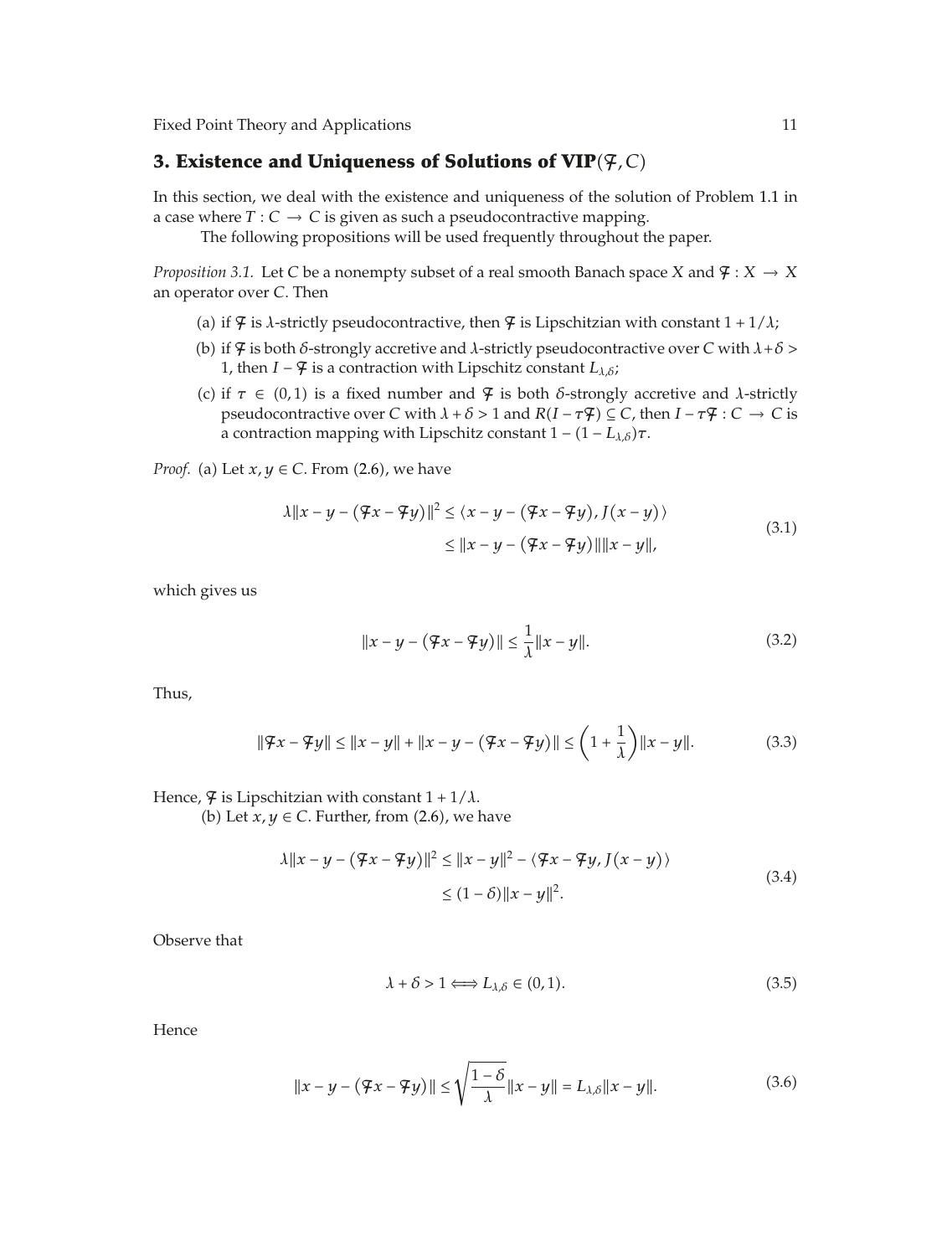(c) Let  $x, y \in C$  and fixed a number  $\tau \in (0, 1)$ . Assume that  $\lambda + \delta > 1$  and  $R(I - \tau \mathcal{F}) \subseteq C$ . Since *I* −  $\varphi$  is a contraction with Lipschitz constant  $L_{\lambda,\delta}$ , we have

$$
||(I - \tau \mathcal{F})x - (I - \tau \mathcal{F})y|| \le ||x - y - \tau(\mathcal{F}x - \mathcal{F}y)||
$$
  
\n
$$
= ||(1 - \tau)(x - y) + \tau[(I - \mathcal{F})x - (I - \mathcal{F})y]||
$$
  
\n
$$
\le (1 - \tau)||x - y|| + \tau||(I - \mathcal{F})x - (I - \mathcal{F})y||
$$
  
\n
$$
\le (1 - (1 - L_{\lambda, \delta})\tau)||x - y||.
$$
 (3.7)

Therefore,  $I - \tau \mathcal{F} : C \to C$  is a contraction mapping with Lipschitz constant  $1 - (1 - L_{\lambda, \delta})\tau$ .

*Proposition 3.2.* Let *C* be a nonempty closed convex subset of a real smooth Banach space *X*. Let *T* : *C*  $\rightarrow$  *C* be a continuous pseudocontractive mapping and let  $\mathcal{F}$  : *X*  $\rightarrow$  *X* be both *δ*strongly accretive and *λ*-strictly pseudocontractive over *C* with  $\lambda + \delta > 1$  and  $R(I - \tau \mathcal{F}) \subseteq C$  for each  $\tau \in (0, 1)$ . Assume that *C* has the fixed-point property for nonexpansive self-mappings. Then one has the following.

(a) For each  $t \in (0, 1)$ , one chooses a number  $\mu_t \in (0, 1)$  arbitrarily, there exists a unique point  $v_t$  of  $C$  defined by

$$
v_t = (1-t)Tv_t + t(I - \mu_t \mathcal{F})v_t.
$$
\n(3.8)

(b) If  $F[T] \neq \emptyset$  and  $v_t$  is a unique point of *C* defined by (3.8), then

- (i)  $\{v_t\}$  is bounded,
- (ii)  $\langle \mathcal{F}(v_t), J(v_t v) \rangle \leq 0$  for all  $v \in F[T]$ .

*Proof.* (a) For each  $t \in (0, 1)$ , we choose a number  $\mu_t \in (0, 1)$  arbitrarily and then the mapping  $G_t$  :  $C \rightarrow C$  defined by

$$
G_t v = (1 - t)Tv + t(I - \mu_t \mathcal{F})v \quad \forall v \in C
$$
\n(3.9)

is continuous and strongly pseudocontractive with constant  $1 - (1 - L_{\lambda,\delta})t\mu_t$ . Indeed, for all  $x, y \in C$ , by Proposition 3.1 we have

$$
\langle G_t x - G_t y, J(x - y) \rangle = (1 - t) \langle Tx - Ty, J(x - y) \rangle + t \langle (I - \mu_t \mathcal{F}) x - (I - \mu_t \mathcal{F}) y, J(x - y) \rangle
$$
  
\n
$$
\leq (1 - t) \|x - y\|^2 + t \| (I - \mu_t \mathcal{F}) x - (I - \mu_t \mathcal{F}) y \| \|x - y\|
$$
  
\n
$$
\leq [1 - (1 - L_{\lambda, \delta}) t \mu_t] \|x - y\|^2.
$$
\n(3.10)

By Fact 2.2, there exists a unique fixed point  $v_t$  of  $G_t$  in  $C$  defined by

$$
v_t = (1-t)Tv_t + t(I - \mu_t \mathcal{F})v_t.
$$
\n(3.11)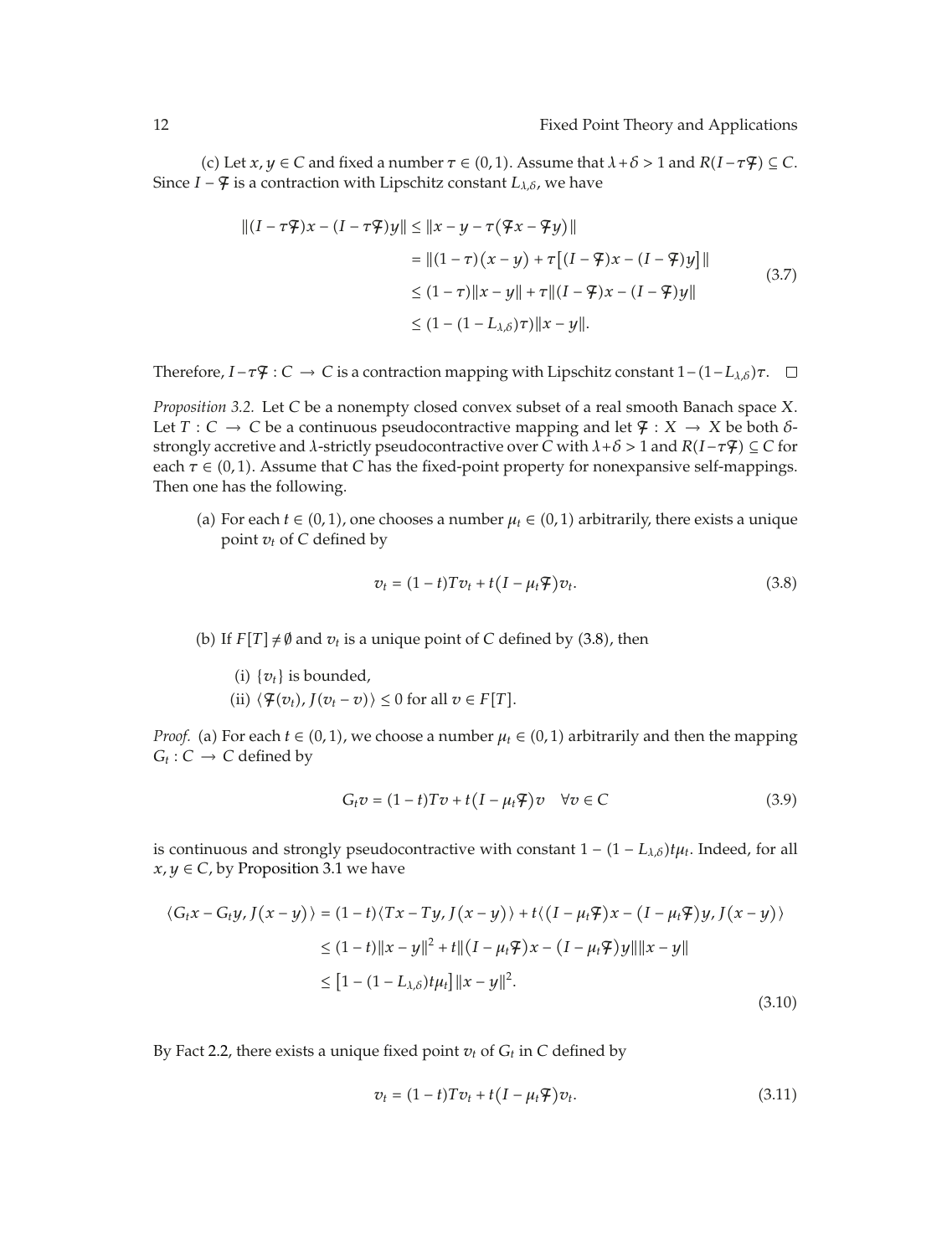(b) Assume that  $F[T] \neq \emptyset$ . Take any  $p \in F[T]$ . Using (3.8), we have

$$
\langle v_t - [(1-t)p + t(I - \mu_t \mathcal{F})v_t], J(v_t - p) \rangle
$$
  
=  $\langle (1-t)Tv_t + t(I - \mu_t \mathcal{F})v_t - [(1-t)p + t(I - \mu_t \mathcal{F})v_t], J(v_t - p) \rangle$   
=  $(1-t)\langle Tv_t - p, J(v_t - p) \rangle$   
 $\leq (1-t) ||v_t - p||^2.$  (3.12)

Observe that

$$
\langle v_t - \left[ (1-t)p + t(I - \mu_t \mathcal{F})v_t \right], J(v_t - p) \rangle = \langle (1-t)(v_t - p) + t \left[ v_t - (I - \mu_t \mathcal{F})v_t \right], J(v_t - p) \rangle
$$
  

$$
= (1-t) ||v_t - p||^2 + t\mu_t \langle \mathcal{F}(v_t), J(v_t - p) \rangle.
$$
 (3.13)

Thus,

$$
(1-t)\|v_t - p\|^2 + t\mu_t \langle \mathcal{F}(v_t), J(v_t - p) \rangle = \langle v_t - [(1-t)p + t(I - \mu_t \mathcal{F})v_t], J(v_t - p) \rangle
$$
  
 
$$
\leq (1-t)\|v_t - p\|^2,
$$
 (3.14)

which implies that

$$
\langle \mathcal{F}(v_t), J(v_t - p) \rangle \le 0. \tag{3.15}
$$

Since  $\mathcal F$  is  $\delta$ -strongly accretive, we have

$$
\delta ||v_t - p||^2 \le \langle \mathcal{F}(v_t) - \mathcal{F}(p), J(v_t - p) \rangle
$$
  
\n
$$
= \langle \mathcal{F}(v_t), J(v_t - p) \rangle - \langle \mathcal{F}(p), J(v_t - p) \rangle
$$
  
\n
$$
\le \langle -\mathcal{F}(p), J(v_t - p) \rangle
$$
  
\n
$$
\le ||\mathcal{F}(p)|| ||v_t - p||,
$$
\n(3.16)

which implies that

$$
\delta \|v_t - p\| \le \|\mathcal{F}(p)\|.\tag{3.17}
$$

It shows that  $\{v_t\}$  is bounded.

Now, we are ready to present the main result of this section.

**Theorem 3.3.** *Let <sup>C</sup> be a nonempty closed convex subset of a real reflexive Banach space <sup>X</sup> with a uniformly Gâteaux-differentiable norm. Let*  $T : C \rightarrow C$  *be a continuous pseudocontractive mapping* 

 $\Box$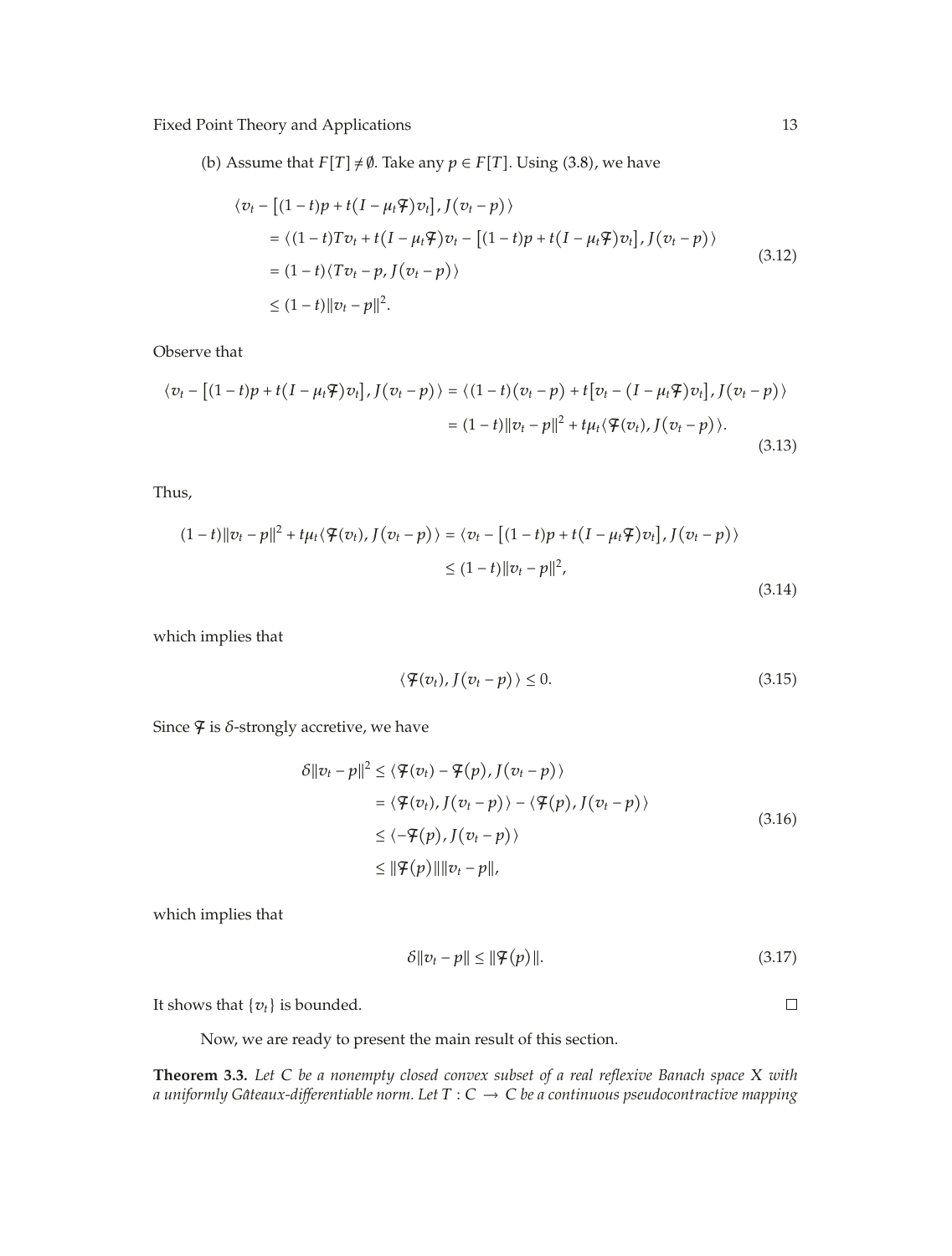*with*  $F[T] \neq \emptyset$  *and let*  $\mathcal{F}: X \to X$  *be both δ*-strongly accretive and  $\lambda$ -strictly pseudocontractive over *C* with  $\lambda + \delta > 1$  and  $R(I - \tau \mathcal{F}) \subseteq C$  for each  $\tau \in (0, 1)$ . Assume that *C* has the fixed-point property *for nonexpansive self-mappings. Then*  $\{v_t\}$  *converges strongly as*  $t \to 0^+$  *to a unique solution*  $x^*$  *of VIP*( $\mathcal{F}$ ,  $C$ ) over  $F[T]$ .

*Proof.* By Proposition 3.2,  $\{v_t : t \in (0,1)\}$  is bounded. Since  $\mathcal{F}$  is a Lipschitzian mapping, it follows that  $\{\mathcal{F}v_t : t \in (0,1)\}$  is bounded. From  $(3.8)$ , we have

$$
Tv_t = v_t + \frac{t\mu_t}{1-t}\mathcal{F}(v_t) \quad \forall t \in (0,1).
$$
\n(3.18)

and hence

$$
||Tv_t|| \le ||v_t|| + \frac{t\mu_t}{1-t}||\mathcal{F}(v_t)|| \le ||v_t|| + \frac{t}{1-t}||\mathcal{F}(v_t)|| \quad \forall t \in (0,1).
$$
 (3.19)

Noticing that  $\lim_{t\to 0^+} (t/(1-t)) = 0$ , there exists  $t_0 \in (0,1)$  that  $\{Tv_t : t \in (0,t_0]\}$  is bounded. This implies from (3.18) that  $\|v_t - Tv_t\| \to 0$  as  $t \to 0^+$ . The key is to show that  $\{v_t : t \in$  $(0, t_0]$ } is relatively compact as  $t \to 0^+$ . We may choose a sequence  $\{t_n\}$  in  $(0, t_0]$  such that  $\lim_{n\to\infty} t_n = 0$ . Set  $v_n := v_{t_n}$ . We will show that  $\{v_n\}$  contains a subsequence converging strongly to an element of *C*. Define the function  $\varphi : C \to \mathbb{R}^+$  by  $\varphi(x) := \text{LIM}_n ||v_n - x||^2$ ,  $x \in C$ and let

$$
M := \left\{ y \in C : \varphi(y) = \inf_{x \in C} \varphi(x) \right\}.
$$
 (3.20)

Since *X* is reflexive,  $\varphi(x) \to \infty$  as  $||x|| \to \infty$ , and  $\varphi$  is a continuous convex function. By Barbu and Precupanu [31, Theorem 1.2, page 79], we have that the set *M* is nonempty. By Takahashi [28], we see that *M* is also closed, convex, and bounded.

From 32, Theorem 6, we know that the mapping 2*I* − *T* has a nonexpansive inverse, denoted by *g*, which maps *C* into itself with  $F[T] = F[g]$ . Note that  $\lim_{n\to\infty} ||v_n - Tv_n|| = 0$ implies that  $\lim_{n\to\infty} ||v_n - gv_n|| = 0$ . Moreover, *M* is invariant under *g*, that is, *R*(*g*) ⊆ *M*. In fact, for each  $y \in M$ , we have

$$
\varphi(gy) = \text{LIM}_{n} \|v_{n} - gy\|^{2} \le \text{LIM}_{n} \|gv_{n} - gy\|^{2} \le \text{LIM}_{n} \|v_{n} - y\|^{2} = \varphi(y), \tag{3.21}
$$

and hence *gy* ∈ *M*. By assumption, we have  $M \cap F[g] \neq \emptyset$ . Let  $y^* \in M \cap F[g]$ . By Fact 2.9, we have

$$
LIM_n\langle z - y^*, J(v_n - y^*) \rangle \le 0 \quad \forall z \in C. \tag{3.22}
$$

In particular, by taking  $z = y^* - \mathcal{F}(y^*)$ , we have

$$
LIM_n\langle -\mathcal{F}(y^*) , J(v_n - y^*) \rangle \le 0.
$$
\n(3.23)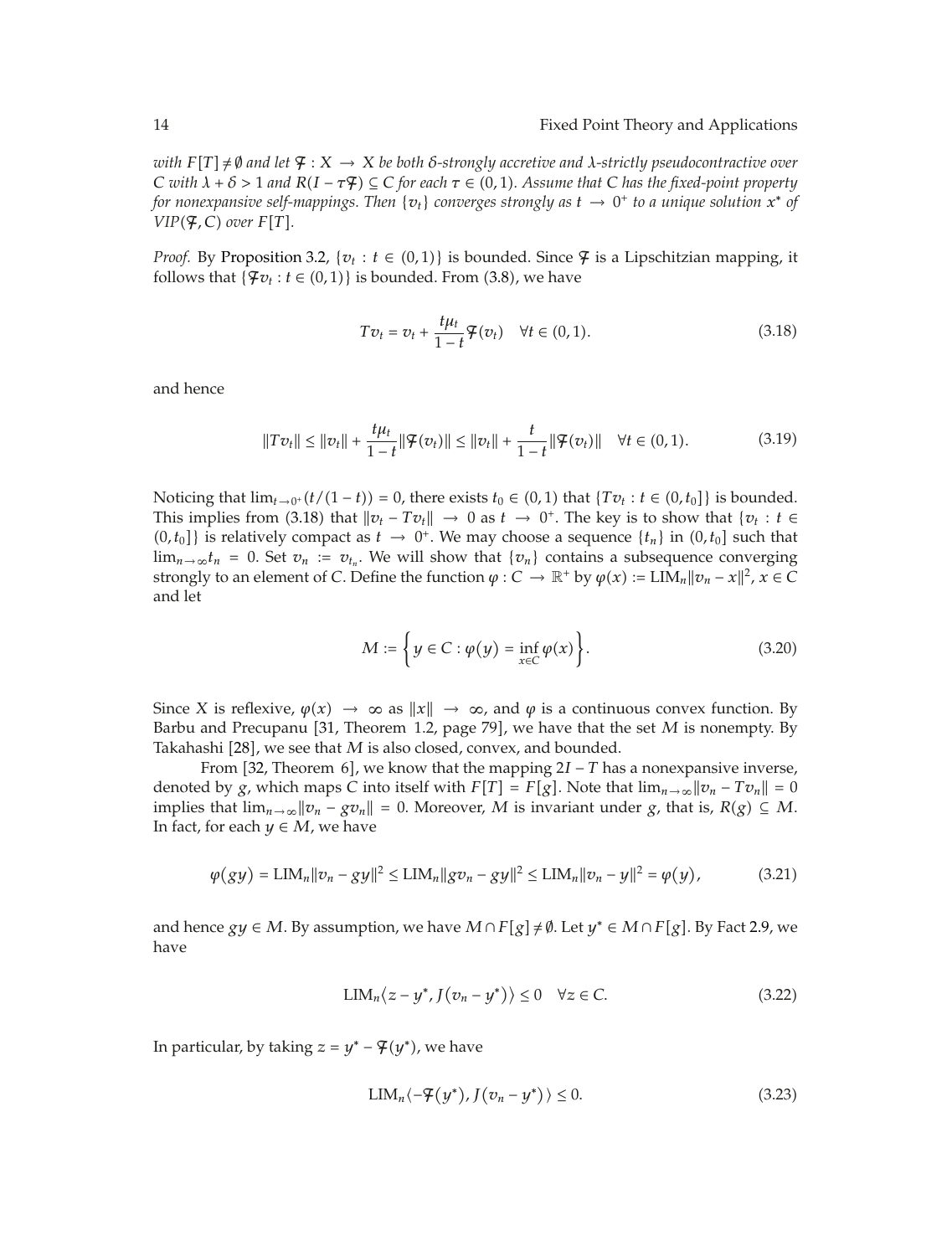Using (3.16) and (3.23), we have

$$
\delta \text{LIM}_n \|v_n - y^*\|^2 \le \text{LIM}_n \langle -\mathcal{F}(y^*) , J(v_n - y^*) \rangle \le 0. \tag{3.24}
$$

Thus, there exists a subsequence  $\{v_{n_i}\}$  of  $\{v_n\}$  such that  $v_{n_i} \to y^*$ .

Assume that  $\{v_{n_j}\}$  is another subsequence of  $\{v_n\}$  such that  $v_{n_j} \to z^* \neq y^*$ . It is easy to see that *z*<sup>∗</sup> ∈ *F*[*T*]. Since  $v_{n_i}$  → *y*<sup>∗</sup> and *J* is norm to weak<sup>∗</sup> uniform continuous, we obtain from Proposition 3.2(b) that

$$
\langle \mathcal{F}(y^*), J(y^* - z^*) \rangle \le 0. \tag{3.25}
$$

Similarly, we have

$$
\langle \mathcal{F}(z^*) , J(z^* - y^*) \rangle \le 0. \tag{3.26}
$$

Adding the above two inequalities yields

$$
\langle \mathcal{F}(y^*) - \mathcal{F}(z^*), J(y^* - z^*) \rangle \le 0,
$$
\n(3.27)

which implies that

$$
\delta \|y^* - z^*\|^2 \le \langle \mathcal{F}(y^*) - \mathcal{F}(z^*) , J(y^* - z^*) \rangle \le 0,
$$
\n(3.28)

a contradiction. Hence,  $\{v_{t_n}\}$  converges strongly to  $y^*$ .

To see that the entire net { $v_t$ } actually converges strongly as  $t \to 0^+$ , we assume that there is another sequence  $\{s_n\}$  with  $s_n \in (0, t_0]$  and  $s_n \to 0$  as  $n \to \infty$  such that  $v_{s_n} \to z$ as  $n \to \infty$ , then,  $z \in F[T]$ . From Proposition 3.2(b), we conclude that  $z = y^*$ . Therefore,  $\{v_t\}$ converges strongly as  $t \to 0^+$  to  $y^* \in F[T]$ . Noticing that  $y^* \in F[T]$  is a solution of VIP( $\mathfrak{F}, C$ ) over *F*[*T*]. Indeed, from Proposition 3.2(b), we have

$$
\langle \mathcal{F}(y^*), J(y^* - v) \rangle \le 0 \quad \forall v \in F[T]. \tag{3.29}
$$

One can easily see that  $y^*$  is the unique solution of  $\text{VIP}(\mathcal{F}, \mathcal{C})$  over  $F[T]$ .

 $\Box$ 

As the domain of operators considered in Theorem 3.3 is not necessarily the entire space *X*, Theorem 3.3 is more general in nature. It improves Ceng et al. [20, Proposition 4.3] significantly and provides solutions of Problem 1.1.

We now replace the fixed-point property assumption, mentioned in Theorem 3.3 by imposing strict convexity on the underlying space.

**Theorem 3.4.** *Let <sup>C</sup> be a nonempty closed convex subset of a real strictly convex reflexive Banach space X with a uniformly Gateaux-differentiable norm. Let*  $T : C \rightarrow C$  *be a continuous pseudocontractive mapping with*  $F[T] \neq \emptyset$  *and let*  $\mathcal{F}: X \rightarrow X$  *be both δ*-strongly accretive and *λ*-strictly pseudocontractive over C with  $\lambda + \delta > 1$  and  $R(I - \tau \mathcal{F}) \subseteq C$  for each  $\tau \in (0, 1)$ . Then  $\{v_t\}$ *converges strongly as*  $t \to 0^+$  to a unique solution  $x^*$  of  $VIP(\mathcal{F}, \mathcal{C})$  over  $F[T]$ .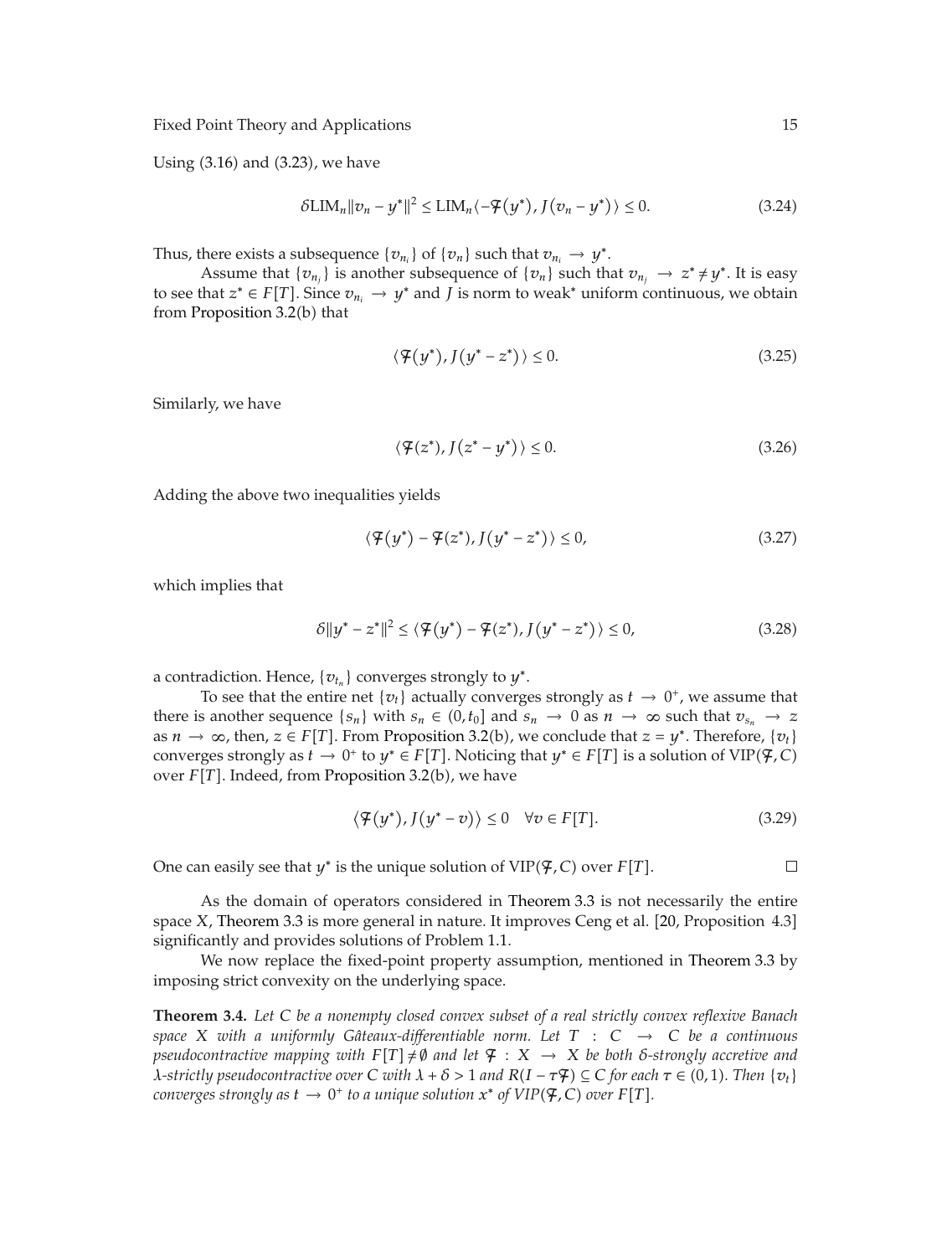$\Box$ 

*Proof.* To be able to use the argument of the proof of Theorem 3.3, we just need to show that the set *M* defined by (3.20) has a fixed point of *g*. Since  $F[g] \neq \emptyset$ , let  $v \in F[g]$ . Since *X* is strictly convex, it follows from [10, Proposition 2.1.10] that the set  $M_0$  defined by  $M_0 = \{u \in$  $M: ||u - v|| = \inf_{x \in M} ||x - v||$  is a singleton. Let  $M_0 = \{u_0\}$  for some  $u_0 \in M$ . Observe that

$$
||gu_0 - v|| = ||gu_0 - gv|| \le ||u_0 - v|| = \inf_{x \in M} ||x - v||.
$$
\n(3.30)

Therefore,  $gu_0 = u_0$ .

### **4. Generalized Hybrid Steepest-Descent Algorithm**

Motivated by Yamada's hybrid steepest-descent and Lehdili and Moudafi's algorithms, (1.6) and (1.14), we introduce the following generalized hybrid steepest-descent algorithm for computing a unique solution  $x^*$  of  $\text{VIP}(\mathcal{F}, \mathcal{C})$  over  $\bigcap_{n\in\mathbb{N}} F[T_n]$ .

*Algorithm 4.1.* Let *C* be a nonempty closed convex subset of a real smooth Banach space *X* and let  $\mathcal{F}: X \to X$  be an accretive operator over *C* such that  $R(I - \tau \mathcal{F}) \subseteq C$  for each  $\tau \in$  $(0, 1)$ . Assume that  ${T_n}$  is a sequence of nearly nonexpansive mappings from *C* into itself with sequence  $\{a_n\}$  such that  $\bigcap_{n\in\mathbb{N}} F[T_n] \neq \emptyset$ . Starting with an arbitrary initial guess  $x_1 \in C$ , a sequence  $\{x_n\}$  in *C* is generated via the following iterative scheme:

$$
x_{n+1} = T_n[x_n - \alpha_n \mathcal{F}(x_n)] \quad \forall n \in \mathbb{N}, \tag{4.1}
$$

where  $\{\alpha_n\}$  is a sequence in  $(0, 1]$ .

We will study our Algorithm 4.1 under the conditions:

- $(C1)$   $\lim_{n\to\infty} a_n = 0$ ,  $\sum_{n=1}^{\infty} a_n = \infty$ , and either  $\sum_{n=1}^{\infty} |a_n a_{n+1}| < \infty$  or  $\lim_{n\to\infty} |1 a_n/a_{n+1}| =$  $\theta$
- $(C2)$  either  $\sum_{n=1}^{\infty} \mathfrak{D}_D(T_n, T_{n+1}) < \infty$  or  $\lim_{n \to \infty} (\mathfrak{D}_D(T_n, T_{n+1}) / \alpha_{n+1}) = 0$  for each  $D \in \mathcal{B}(C)$ ; (C3)  $\lim_{n\to\infty} (a_n/\alpha_n) = 0.$

Now, we are ready to prove the main theorem for computing solution of VIP-F*, C* over  $\bigcap_{n\in\mathbb{N}} F[T_n]$  in the framework of Banach space.

**Theorem 4.2.** *Let <sup>C</sup> be a nonempty closed convex subset of a reflexive Banach space <sup>X</sup> with a uniformly Gateaux-di ˆ fferentiable norm and* {*Tn*} *a sequence of nearly nonexpansive mappings from C into itself with sequence* { $a_n$ } *such that*  $\bigcap_{n \in \mathbb{N}} F[T_n] \neq \emptyset$ . Let *T be a mapping of C into itself defined by*  $Tz = \lim_{n \to \infty} T_nz$  *for all*  $z \in C$  *and let*  $\mathcal{F}: X \to X$  *be both δ*-strongly accretive and  $\lambda$ -strictly *pseudocontractive over*  $C$  *with*  $\lambda + \delta > 1$  and  $R(I - \tau \mathcal{F}) \subseteq C$  for each  $\tau \in (0,1)$ . Assume that  $C$  *has the fixed-point property for nonexpansive self-mappings. For a given*  $x_1 \in C$ *, let*  $\{x_n\}$  *be a sequence in C* generated by (4.1), where  $\{\alpha_n\}$  is a sequence in (0,1] satisfying conditions (C1)∼*(C3). Then,*  $\{x_n\}$  $\alpha$  *converges strongly to a unique solution*  $x^*$  *of*  $VIP(\mathcal{F}, \mathcal{C})$  *over*  $\bigcap_{n\in\mathbb{N}}F[T_n].$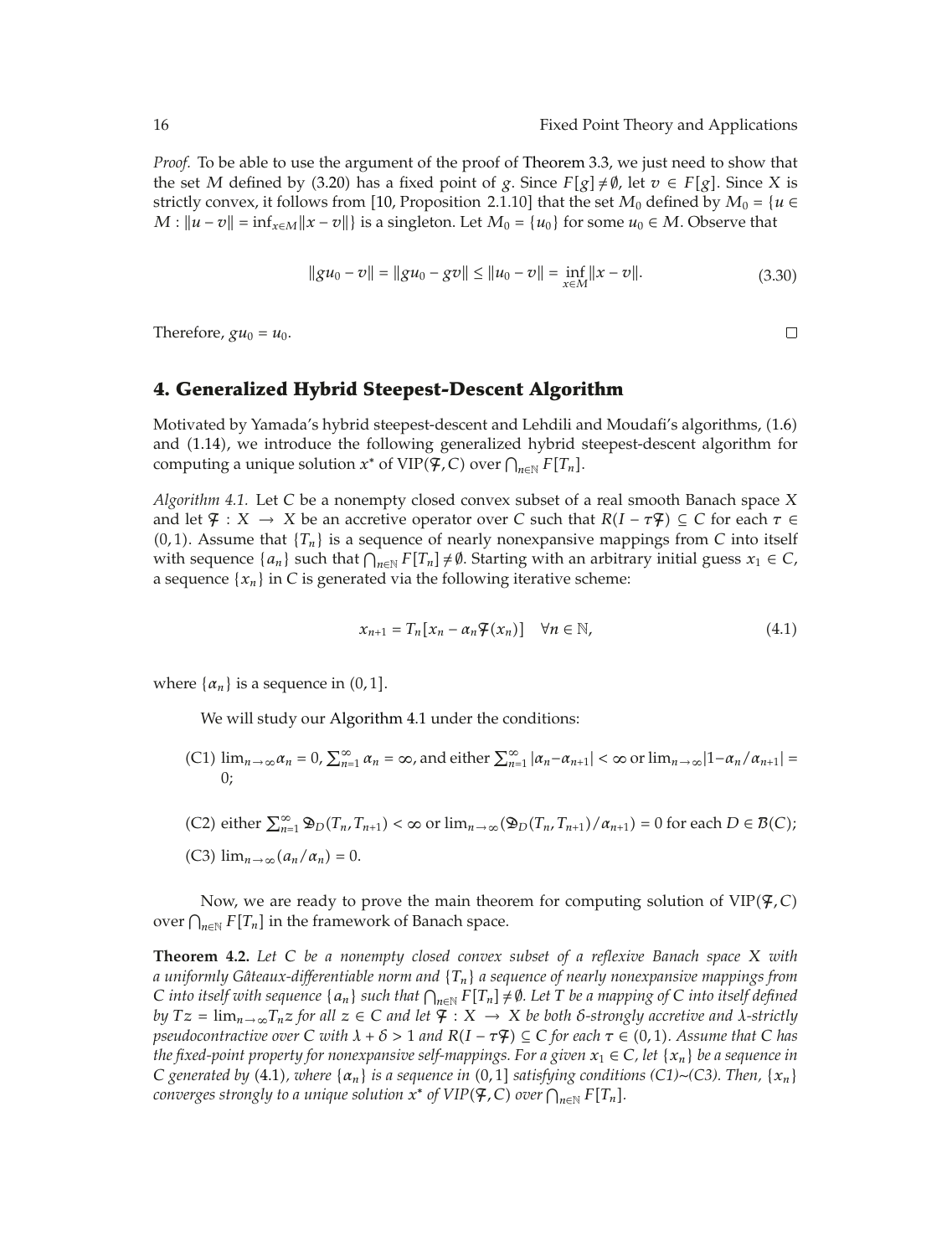*Proof.* Let *T* be a mapping of *C* into itself defined by  $Tz = \lim_{n \to \infty} T_nz$  for all  $z \in C$ . It is clear that *T* is a nonexpansive mapping and  $\bigcap_{n \in \mathbb{N}} F[T_n] \subseteq F[T]$ . So, we have  $F[T] ≠ ∅$ . For each  $t \in (0, 1)$ , we choose a number  $\mu_t \in (0, 1)$  arbitrarily, let  $x_t$  be a unique point of *C* such that

$$
x_t = (1-t)Tx_t + t(I - \mu_t \mathcal{F})(x_t).
$$
\n(4.2)

It follows from Theorem 3.3 that { $x_t$ } converges strongly as  $t \to 0^+$  to a unique solution  $x^*$  of  $VIP(\mathcal{F}, C)$  over  $\bigcap_{n\in\mathbb{N}} F[T_n]$ . Set  $y_n := x_n - a_n \mathcal{F}(x_n)$ . We now proceed with the following steps.

*Step 1.*  $\{x_n\}$  and  $\{y_n\}$  are bounded.

Observe that

$$
||y_n - x^*|| \le ||x_n - x^*|| + \alpha_n ||\mathcal{F}(x_n)||
$$
  
\n
$$
\le ||x_n - x^*|| + ||\mathcal{F}(x_n) - \mathcal{F}(x^*)|| + ||\mathcal{F}(x^*)||
$$
  
\n
$$
\le (2 + \frac{1}{\lambda}) ||x_n - x^*|| + ||\mathcal{F}(x^*)|| \quad \forall n \in \mathbb{N}.
$$
\n(4.3)

Invoking (4.3), we have

$$
||x_{n+1} - x^*|| = ||T_n[x_n - \alpha_n \mathcal{F}(x_n)] - x^*||
$$
  
\n
$$
\le ||x_n - \alpha_n \mathcal{F}(x_n) - x^*|| + a_n
$$
  
\n
$$
\le ||(I - \alpha_n \mathcal{F})x_n - (I - \alpha_n \mathcal{F})x^*|| + \alpha_n ||\mathcal{F}(x^*)|| + a_n
$$
  
\n
$$
\le (1 - (1 - L_{\lambda, \delta})\alpha_n) ||x_n - x^*|| + \alpha_n ||\mathcal{F}(x^*)|| + a_n.
$$
\n(4.4)

Note that  $\lim_{n\to\infty} (a_n/a_n) = 0$ , so there exists a constant  $K > 0$  such that

$$
\frac{\alpha_n \|\mathcal{F}(x^*)\| + a_n}{\alpha_n} \le K \quad \forall n \in \mathbb{N}.\tag{4.5}
$$

By  $(4.4)$ , we have

$$
||x_{n+1} - x^*|| \le (1 - (1 - L_{\lambda, \delta})\alpha_n) ||x_n - x^*|| + \alpha_n K
$$
  
 
$$
\le \max \left\{ ||x_n - x^*||, \frac{K}{1 - L_{\lambda, \delta}} \right\} \quad \forall n \in \mathbb{N}.
$$
 (4.6)

Hence,  $\{x_n\}$  is bounded and hence, from  $(4.3)$ ,  $\{y_n\}$  is bounded. *Step 2.*  $||y_n - Ty_n|| \to 0$  as  $n \to \infty$ .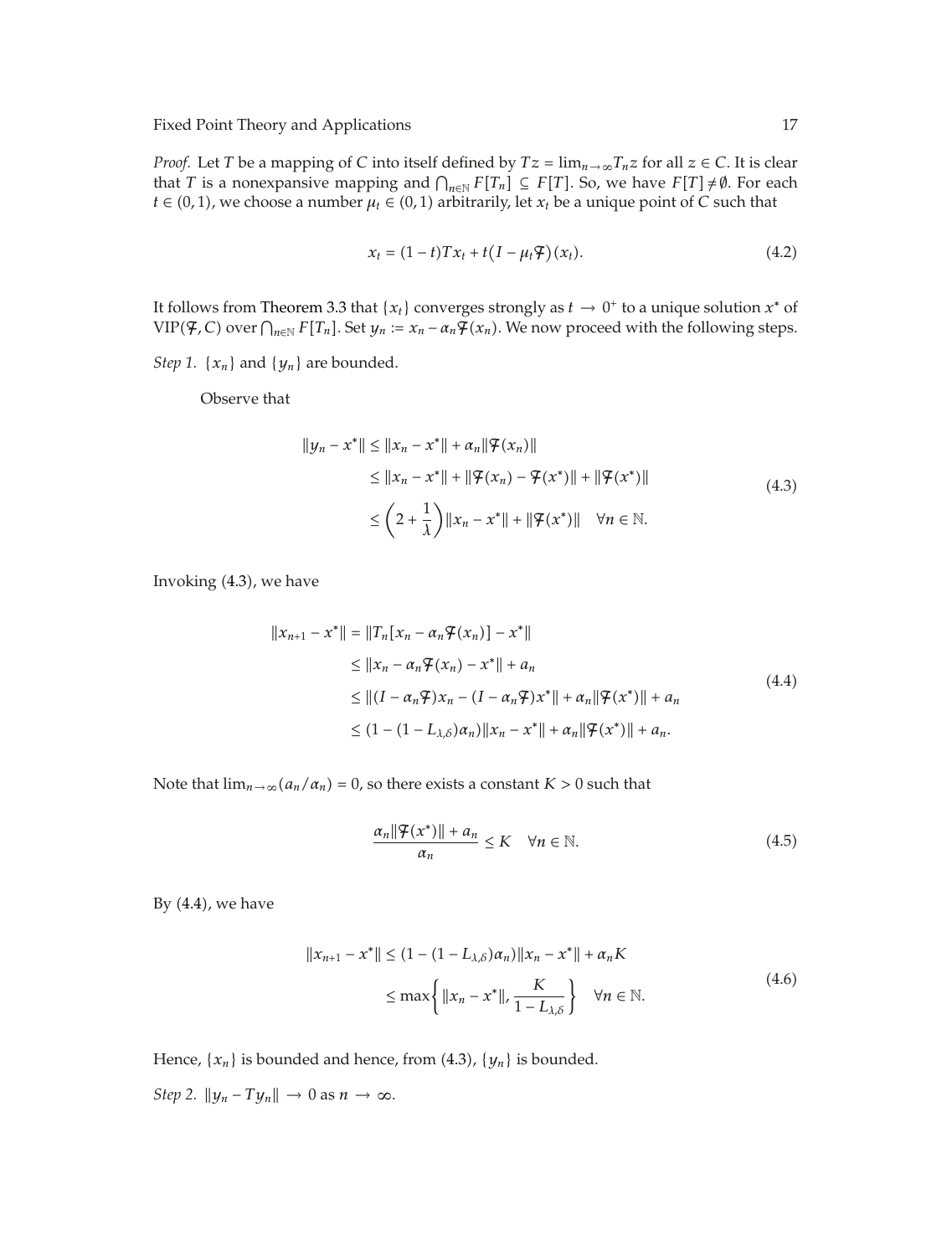Note that the condition  $\lim_{n\to\infty} a_n = 0$  implies that  $||y_n - x_n|| = a_n||\mathcal{F}(x_n)|| \to 0$  as  $n \rightarrow \infty$ . Observe that

$$
||y_n - y_{n-1}|| = ||(I - \alpha_n \mathcal{F})x_n - (I - \alpha_n \mathcal{F})x_{n-1} + (I - \alpha_n \mathcal{F})x_{n-1} - (I - \alpha_{n-1} \mathcal{F})x_{n-1}||
$$
  
\n
$$
\leq (1 - (1 - L_{\lambda, \delta})\alpha_n) ||x_n - x_{n-1}|| + |\alpha_n - \alpha_{n-1}||\mathcal{F}(x_{n-1})||
$$
  
\n
$$
\leq (1 - (1 - L_{\lambda, \delta})\alpha_n) ||x_n - x_{n-1}|| + |\alpha_n - \alpha_{n-1}| K_1
$$
\n(4.7)

for some constant  $K_1 > 0$ . Set  $B := \{y_n\}$ . Then  $B \in \mathcal{B}(C)$ . It follows from (4.1) that

$$
||x_{n+1} - x_n|| = ||T_n y_n - T_{n-1} y_{n-1}||
$$
  
\n
$$
\le ||T_n y_n - T_n y_{n-1}|| + ||T_n y_{n-1} - T_{n-1} y_{n-1}||
$$
  
\n
$$
\le ||y_n - y_{n-1}|| + \mathfrak{D}_B(T_n, T_{n-1}) + a_n
$$
  
\n
$$
\le (1 - (1 - L_{\lambda, \delta}) \alpha_n) ||x_n - x_{n-1}|| + \mathfrak{D}_B(T_n, T_{n-1}) + |\alpha_n - \alpha_{n-1}| K_1 + a_n.
$$
\n(4.8)

By conditions (C1)~(C3) and Xu [33, Lemma 2.5], we obtain that  $||x_{n+1} - x_n|| \to 0$  as  $n \to \infty$ . Hence,

$$
||x_{n+1} - T_n x_n|| = ||T_n y_n - T_n x_n|| \le ||y_n - x_n|| + a_n \longrightarrow 0 \text{ as } n \longrightarrow \infty,
$$
  

$$
||x_n - T_n x_n|| \le ||x_n - x_{n+1}|| + ||x_{n+1} - T_n x_n|| \longrightarrow 0 \text{ as } n \longrightarrow \infty.
$$
  
(4.9)

Moreover,

$$
||y_n - T_n y_n|| \le ||y_n - x_n|| + ||x_n - T_n x_n|| + ||T_n x_n - T_n y_n||
$$
  
\n
$$
\le 2||y_n - x_n|| + ||x_n - T_n x_n|| + a_n \to 0 \text{ as } n \to \infty.
$$
\n(4.10)

The definition of *T* implies that

$$
||Ty_n - y_n|| \le ||Ty_n - T_ny_n|| + ||x_{n+1} - x_n|| + ||x_n - y_n||
$$
  
\n
$$
\le \mathfrak{B}_B(T, T_n) + ||x_{n+1} - x_n|| + ||x_n - y_n|| \longrightarrow 0 \text{ as } n \longrightarrow \infty.
$$
\n(4.11)

*Step 3.*  $\limsup_{n\to\infty} \langle \mathcal{F}(x^*) , J(x^* - y_n) \rangle \leq 0.$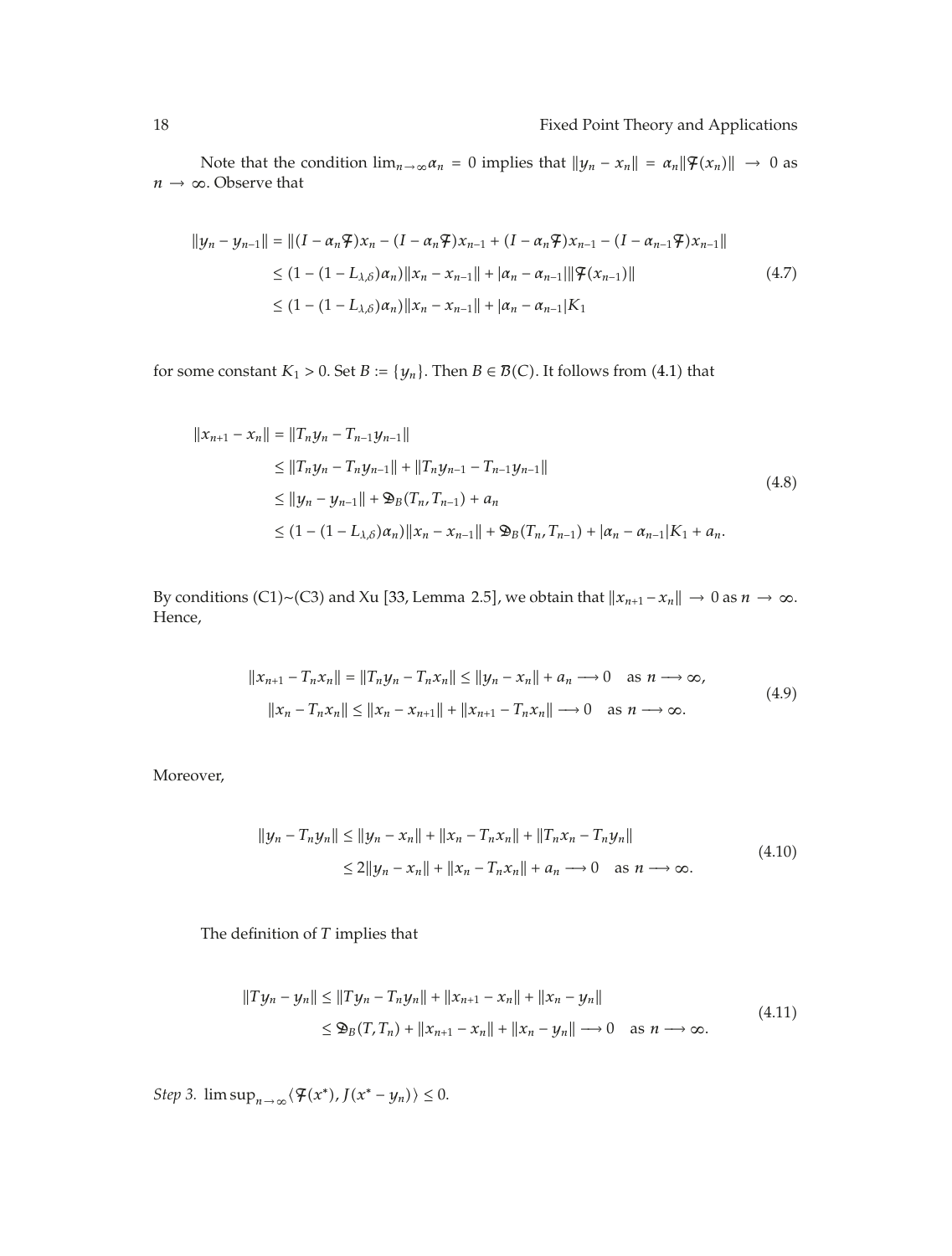Since 
$$
x_t - y_n = (1 - t)(Tx_t - y_n) + t[(I - \mu_t \mathcal{F})(x_t) - y_n]
$$
, we have  
\n
$$
||x_t - y_n||^2 = (1 - t)\langle Tx_t - y_n, J(x_t - y_n) \rangle + t\langle (I - \mu_t \mathcal{F})(x_t) - y_n, J(x_t - y_n) \rangle
$$
\n
$$
\leq (1 - t)\langle Tx_t - Ty_n + Ty_n - y_n, J(x_t - y_n) \rangle
$$
\n
$$
+ t\Big[\langle (I - \mu_t \mathcal{F})(x_t) - x_t, J(x_t - y_n) \rangle + ||x_t - y_n||^2\Big] \qquad (4.12)
$$
\n
$$
\leq ||x_t - y_n||^2 + (1 - t)\langle Ty_n - y_n, J(x_t - y_n) \rangle - t\mu_t \langle \mathcal{F}(x_t), J(x_t - y_n) \rangle
$$
\n
$$
\leq ||x_t - y_n||^2 + (1 - t)\|Ty_n - y_n\| ||x_t - y_n|| - t\mu_t \langle \mathcal{F}(x_t), J(x_t - y_n) \rangle,
$$

which implies that

$$
\langle \mathcal{F}(x_t), J(x_t - y_n) \rangle \le \frac{1 - t}{t\mu_t} ||Ty_n - y_n|| ||x_t - y_n||. \tag{4.13}
$$

Since  $\{x_t\}$  and  $\{y_n\}$  are bounded and  $\|y_n - Ty_n\| \to 0$  as  $n \to \infty$ , taking the superior limit in -4.13, we obtain that

$$
\limsup_{n \to \infty} \langle \mathcal{F}(x_t), J(x_t - y_n) \rangle \le 0. \tag{4.14}
$$

Further, since  $x_t \to x^*$  as  $t \to 0^+$ , the set  $\{x_t - y_n\}$  is bounded, and the duality mapping *J* is norm-to-weak<sup>∗</sup> uniformly continuous on bounded subsets of *X*, it follows that

$$
\begin{aligned}\n\left| \langle \mathcal{F}(x^*), J(y_n - x^*) \rangle - \langle \mathcal{F}(x_t), J(y_n - x_t) \rangle \right| \\
&= \left| \langle \mathcal{F}(x^*), J(y_n - x^*) - J(y_n - x_t) \rangle + \langle \mathcal{F}(x^*) - \mathcal{F}(x_t), J(y_n - x_t) \rangle \right| \\
&\leq \left| \langle \mathcal{F}(x^*), J(y_n - x^*) - J(y_n - x_t) \rangle \right| \\
&\quad + \|\mathcal{F}(x^*) - \mathcal{F}(x_t)\| \|y_n - x_t\| \longrightarrow 0 \quad \text{as } t \longrightarrow 0^+.\n\end{aligned} \tag{4.15}
$$

Let  $\varepsilon > 0$ . Then there exists  $\delta_1 > 0$  such that

$$
\langle \mathcal{F}(x^*), J(x^* - y_n) \rangle < \langle F(x_t), J(x_t - y_n) \rangle + \varepsilon \quad \forall n \in \mathbb{N}, \ t \in (0, \delta_1). \tag{4.16}
$$

Using (4.14), we get

$$
\limsup_{n \to \infty} \langle \mathcal{F}(x^*), J(x^* - y_n) \rangle \leq \limsup_{n \to \infty} \langle \mathcal{F}(x_t), J(x^* - y_n) \rangle + \varepsilon
$$
\n
$$
\leq \varepsilon.
$$
\n(4.17)

Since  $\varepsilon$  is arbitrary, we obtain that  $\limsup_{n\to\infty} \langle \mathcal{F}(x^*), J(x^* - y_n) \rangle \leq 0$ .

*Step 4.* { $x_n$ } converges strongly to  $x^*$ .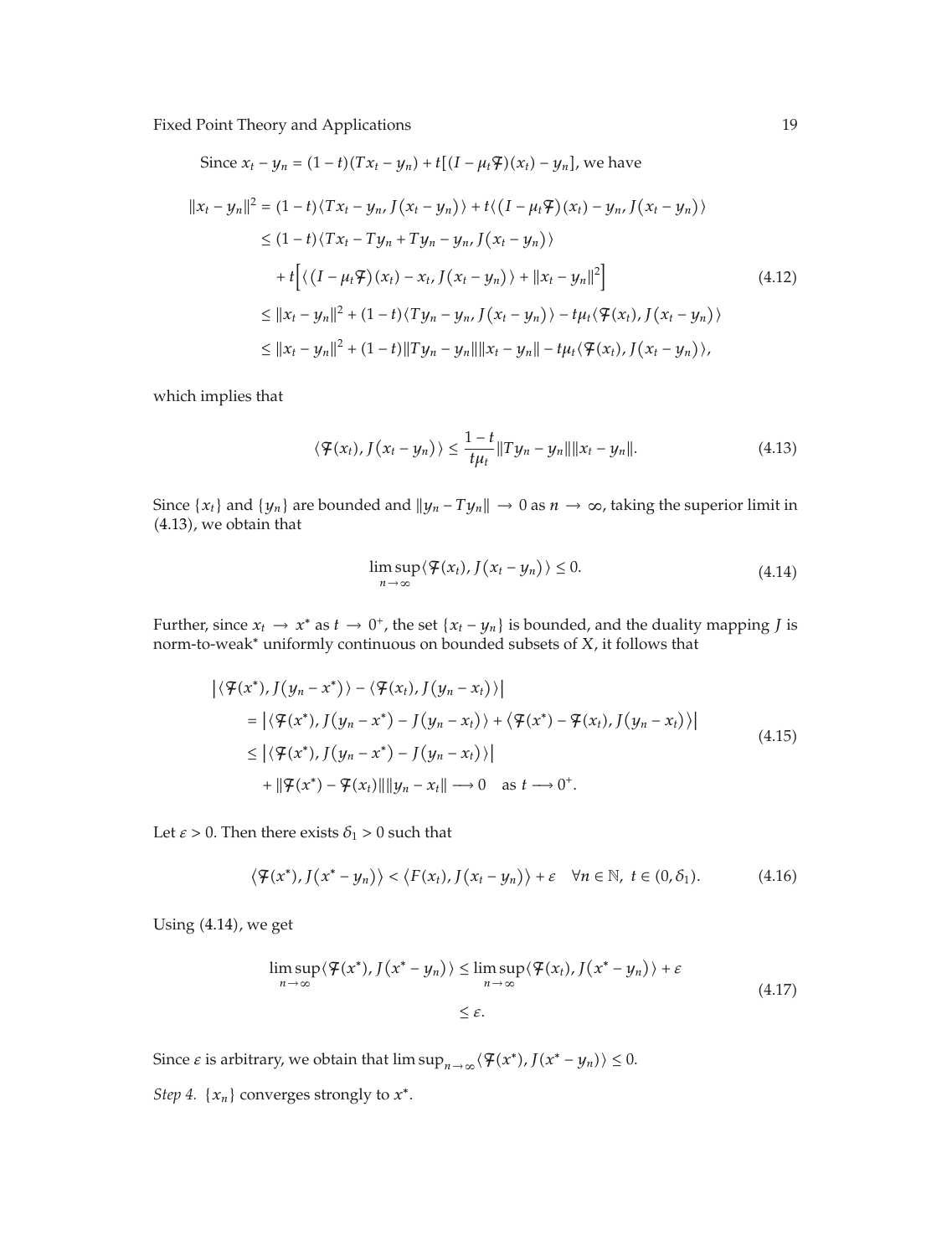Observe that

$$
||y_n - x^*||^2 = \langle (I - \alpha_n \mathcal{F})x_n - (I - \alpha_n \mathcal{F})x^* + (I - \alpha_n \mathcal{F})x^* - x^*, J(y_n - x^*) \rangle
$$
  
\n
$$
\leq (1 - (1 - L_{\lambda, \delta})\alpha_n) ||x_n - x^*|| ||y_n - x^*|| - \alpha_n \langle \mathcal{F}(x^*), J(y_n - x^*) \rangle
$$
  
\n
$$
\leq \frac{(1 - (1 - L_{\lambda, \delta})\alpha_n) [||x_n - x^*||^2 + ||y_n - x^*||^2]}{2} - \alpha_n \langle \mathcal{F}(x^*), J(y_n - x^*) \rangle.
$$
\n(4.18)

Hence,

$$
||y_n - x^*||^2 \le (1 - (1 - L_{\lambda, \delta})\alpha_n) ||x_n - x^*||^2 - 2\alpha_n \langle \mathcal{F}(x^*), J(y_n - x^*) \rangle.
$$
 (4.19)

From (4.1), we have

$$
||x_{n+1} - x^*||^2 = ||T_n y_n - x^*||^2
$$
  
\n
$$
\leq (||y_n - x^*|| + a_n)^2
$$
  
\n
$$
\leq ||y_n - x^*||^2 + K_2 a_n.
$$
\n(4.20)

for some  $K_2 \geq 0$ . Thus, we obtain

$$
||x_{n+1} - x^*||^2 \le (1 - (1 - L_{\lambda, \delta})\alpha_n) ||x_n - x^*||^2 + 2\alpha_n \langle \mathcal{F}(x^*), J(x^* - y_n) \rangle + K_2 a_n \tag{4.21}
$$

for all  $n \in \mathbb{N}$ . Note  $\sum_{n=1}^{\infty} a_n = \infty$ ,  $\lim_{n \to \infty} (a_n/a_n) = 0$  and  $\limsup_{n \to \infty} \langle \mathcal{F}(x^*) , J(x^* - y_n) \rangle \leq 0$ . Therefore, we conclude from Xu [33, Lemma 2.5] that  ${x_n}$  converges strongly to  $x^*$ .  $\Box$ 

**Corollary 4.3.** *Let <sup>C</sup> be a nonempty closed convex subset of a strictly convex reflexive Banach space X with a uniformly Gâteaux-differentiable norm and*  $\{T_n\}$  *a sequence of nonexpansive mappings from*  $C$  *into itself such that*  $\bigcap_{n\in\mathbb{N}} F[T_n] \neq \emptyset$ . Let  $T$  be a mapping of  $C$  *into itself defined by*  $Tz = \lim_{n\to\infty} T_nz$ *for all*  $z \in C$  *and let*  $\mathcal{F}: X \to X$  *be both δ*-strongly accretive and *λ*-strictly pseudocontractive over *C with*  $\lambda + \delta > 1$  *and*  $R(I - \tau \mathcal{F}) \subseteq C$  *for each*  $\tau \in (0, 1)$ . For a given  $x_1 \in C$ , let  $\{x_n\}$  be a sequence in  $C$  *generated by* (4.1), where  $\{\alpha_n\}$  *is a sequence in* (0,1] *satisfying conditions* (C1)∼*(C2). Then,*  $\{x_n\}$  $\alpha$  *converges strongly to a unique solution*  $x^*$  *of*  $VIP(\mathcal{F}, \mathcal{C})$  *over*  $\bigcap_{n\in\mathbb{N}}F[T_n].$ 

**Theorem 4.4.** *Let <sup>C</sup> be a nonempty closed convex subset of a real strictly convex reflexive Banach space X with a uniformly Gateaux-di ˆ fferentiable norm and T a nonexpansive mapping from C into itself such that*  $F[T] \neq \emptyset$ . Let  $\mathcal{F}: X \to X$  be both  $\delta$ -strongly accretive and  $\lambda$ -strictly pseudocontractive over C with  $\lambda + \delta > 1$  and  $R(I - \tau \mathcal{F}) \subseteq C$  for each  $\tau \in (0, 1)$ . For given  $x_1 \in C$ , let  $\{x_n\}$  be a sequence *in C generated by*

$$
x_{n+1} = T[x_n - \alpha_n \mathcal{F}(x_n)] \quad \forall n \in \mathbb{N}, \tag{4.22}
$$

 $\alpha_n$  *is a sequence in* (0, 1] satisfying condition (C1). Then,  $\{x_n\}$  converges strongly to a unique  $solution x^* of VIP(\mathcal{F}, \mathcal{C}) over F[T].$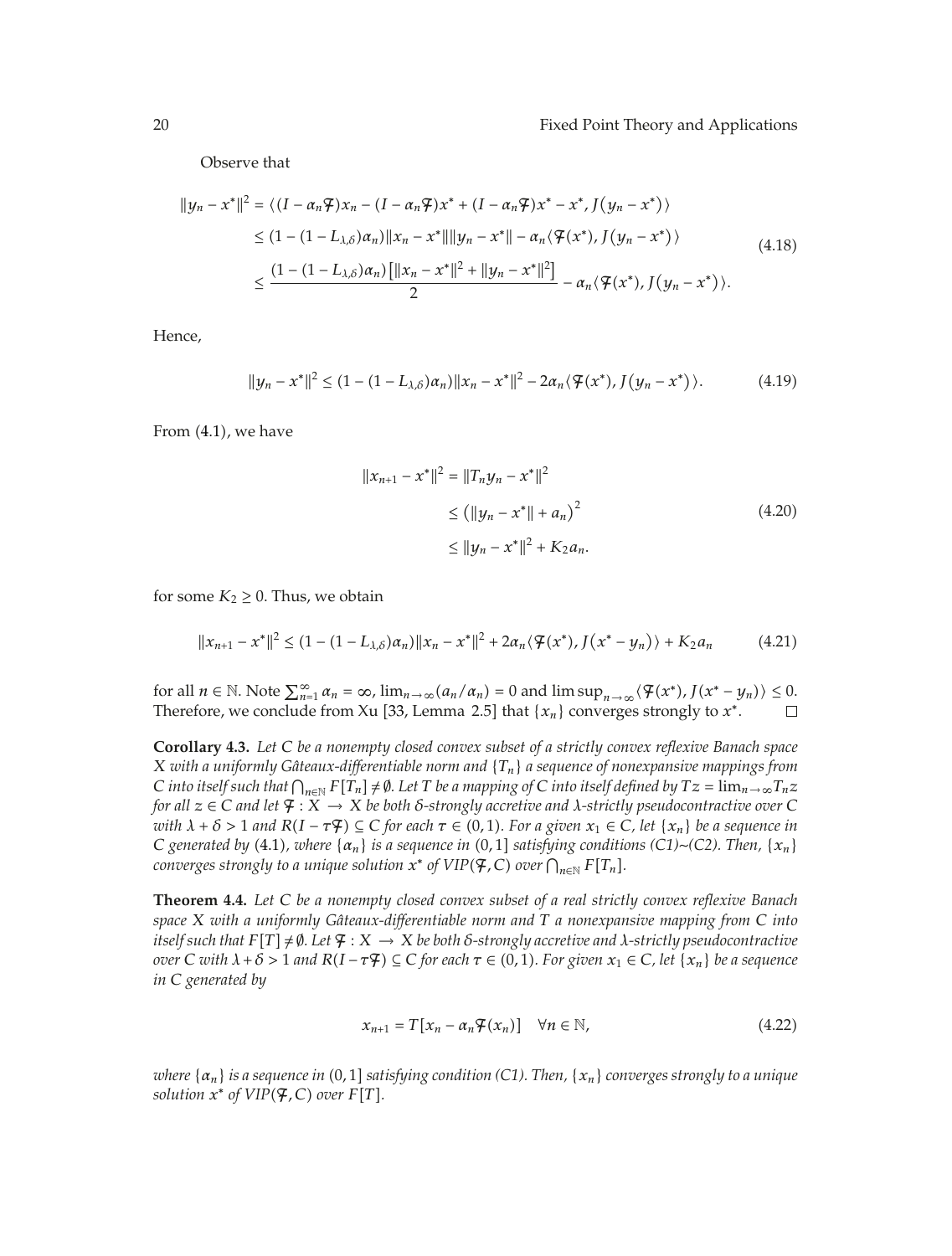*Remark 4.5.*  $a_n := 1/(n+1)^a$  (for all  $n \in \mathbb{N}$  and  $a \in (0,1]$ ) satisfies the condition (C1).

**Corollary 4.6.** *Let <sup>C</sup> be a nonempty closed convex subset of a reflexive Banach space <sup>X</sup> with a uniformly Gateaux-di ˆ fferentiable norm and T a nonexpansive mapping from C into itself such that*  $F[T] \neq \emptyset$ . Let  $\mathcal{F}: C \to C$  be both  $\kappa$ -strongly pseudocontractive and  $\lambda$ -strictly pseudocontractive with  $\lambda$  >  $\kappa$ *. Assume that C has the fixed-point property for nonexpansive self-mappings. For given*  $x_1 \in C$ *, let* {*xn*} *be a sequence in C generated by*

$$
x_{n+1} = T[(1 - \alpha_n)x_n + \alpha_n \mathcal{F}(x_n)] \quad \forall n \in \mathbb{N},
$$
\n(4.23)

 $\alpha_n$  *is a sequence in (0,1] satisfying condition (C1). Then, {x<sub>n</sub>} converges strongly to a unique*  $solution x^* of VIP(I - \mathcal{F}, \mathcal{C}) over F[T].$ 

Corollary 4.6 is an improvement upon Sahu [9, Theorem 5.6] in a Banach space without uniform convexity.

### **5. Applications**

### *5.1. Applications to the Common Fixed Point Problems for Nonexpansive Mappings*

**Theorem 5.1.** *Let <sup>C</sup> be a nonempty closed convex subset of a strictly convex reflexive Banach space X* with a uniformly Gâteaux-differentiable norm. Let  $\lambda_i > 0$  ( $i = 1, 2, ..., N$ ) such that  $\sum_{i=1}^{N} \lambda_i = 1$ *and let*  $T_1, T_2, \ldots, T_N : C \to \tilde{C}$  *be nonexpansive mappings with*  $\bigcap_{i=1}^N F(T_i) \neq \emptyset$ *. Let*  $\mathcal{F} : X \to X$  *be both δ-strongly accretive and λ-strictly pseudocontractive over C with*  $\lambda + \delta > 1$  *and*  $R(I - \tau \mathcal{F}) \subseteq C$ *for each*  $\tau \in (0, 1)$ . For a given  $x_1 \in C$ , let  $\{x_n\}$  be a sequence in  $C$  generated by

$$
x_{n+1} = \sum_{i=1}^{N} \lambda_i T_i [x_n - \alpha_n \mathcal{F}(x_n)] \quad \forall n \in \mathbb{N},
$$
\n(5.1)

 $w$ here {α<sub>n</sub>} is a sequence in (0, 1] satisfying condition (C1). Then, {x<sub>n</sub>} converges strongly to a unique *solution*  $x^*$  *of*  $VIP(\mathcal{F}, \mathcal{C})$  *over*  $\bigcap_{i=1}^N F(T_i)$ *.* 

*Proof.* Define  $T = \sum_{i=1}^{N} \lambda_i T_i$ . Then *T* is nonexpansive from *C* into itself and, hence, from Fact 2.7, we have  $F(T) = \bigcap_{i=1}^{N} F(T_i)$ . Therefore, Theorem 5.1 follows from Theorem 4.4.  $\Box$ 

**Theorem 5.2.** *Let <sup>C</sup> be a nonempty closed convex subset of a strictly convex reflexive Banach space <sup>X</sup> with a uniformly Gateaux-di ˆ fferentiable norm. Let* {*Sn*} *be a sequence of nonexpansive mappings from*  $C$  *into itself such that*  $\bigcap_{n\in\mathbb{N}} F[S_n] \neq \emptyset$  *and let*  $\mathcal{F}: X \to X$  *be both*  $\delta$ *-strongly accretive and*  $\lambda$ *-strictly pseudocontractive over*  $C$  *with*  $\lambda + \delta > 1$  *and*  $R(I - \tau \mathcal{F}) \subseteq C$  *for each*  $\tau \in (0, 1)$ *. Let*  $\{\beta_{n,k}\}$  *be a family of nonnegative numbers with indices*  $n, k \in \mathbb{N}$  *with*  $k \leq n$  *such that* 

- (i)  $\sum_{k=1}^{n} \beta_{n,k} = 1$  *for each*  $n \in \mathbb{N}$ *;*
- (ii)  $\lim_{n\to\infty}\beta_{n,k} > 0$  *for each*  $k \in \mathbb{N}$ *;*
- $\min_{n=1}^{\infty} \sum_{k=1}^{n} |\beta_{n+1,k} \beta_{n,k}| < \infty$ .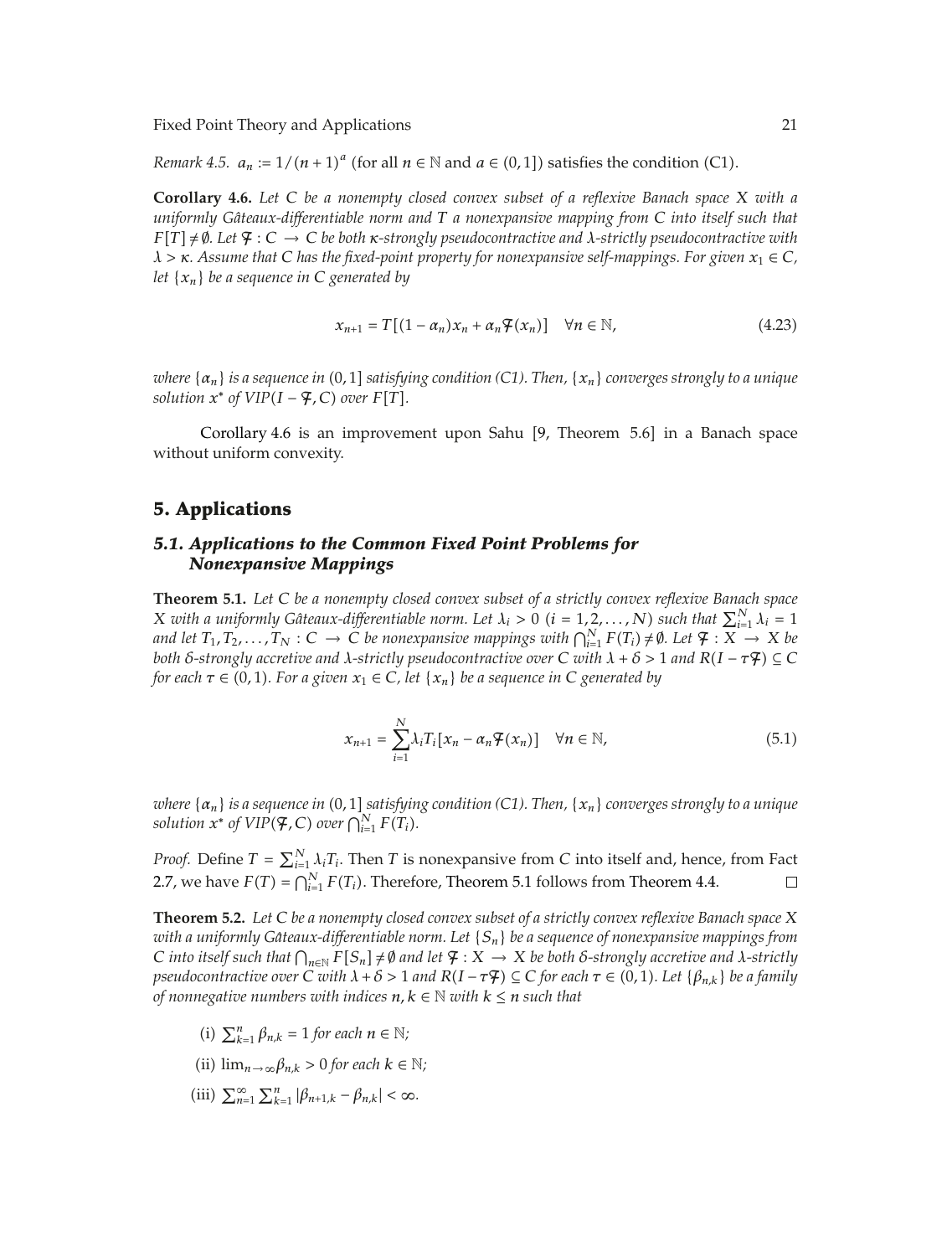*For a given*  $x_1 \in C$ , let  $\{x_n\}$  be a sequence in C generated by

$$
x_{n+1} = \sum_{k=1}^{n} \beta_{n,k} S_k [x_n - \alpha_n \mathcal{F}(x_n)] \quad \forall n \in \mathbb{N},
$$
\n(5.2)

*where* {α<sub>n</sub>} *is a sequence in* (0,1] *satisfying conditions* (C1)∼*(C2). Then, {x<sub>n</sub>} converges strongly to a* unique solution  $x^*$  of  $VIP(\mathcal{F}, \mathcal{C})$  over  $\bigcap_{n\in\mathbb{N}} F[S_n].$ 

*Proof.* Define a sequence  ${T_n}$  of mappings on *C* by  $T_n x = \sum_{k=1}^n \beta_{n,k} S_k x$  for all  $x \in C$  and  $n \in \mathbb{N}$ . It is easy to see, from condition (i) and Fact 2.7, that each  $T_n$  is also a nonexpansive mapping from *C* into itself and  $F[T_n] = \bigcap_{k=1}^n F[S_k]$ . Note that  $\bigcap_{k \in \mathbb{N}} F[S_k] \subseteq \bigcap_{n \in \mathbb{N}} F[T_n]$ . Moreover, by (ii) we have that for every  $k \in N$ , there exists  $n_0 \in \mathbb{N}$  such that  $\beta_{n_0,k} > 0$ . Thus, we have that *F*<sup>[*T<sub>n<sub>0</sub></sub>] ⊆ <i>F*<sup>[*S<sub>k</sub>*] for *k* ∈ N by Fact 2.8, which implies that  $\bigcap_{n \in \mathbb{N}} F[T_n]$  ⊆ *F*[*S<sub>k</sub>*] for all *k* ∈ N.</sup></sup> Therefore, we obtain that  $\bigcap_{k\in\mathbb{N}} F[S_k] = \bigcap_{n\in\mathbb{N}} F[T_n] \neq \emptyset$ . Now, let  $B \in \mathcal{B}(C)$ . The nonemptiness of  $\bigcap_{k \in \mathbb{N}} F[S_k]$  implies that  $\{S_k x : x \in B, k \in \mathbb{N}\}\)$  is bounded. By using the argument of [34], we see that  $Tz = \lim_{n \to \infty} T_n z$  for all  $z \in C$ . Hence, Theorem 5.2 follows from Corollary 4.3.

#### *5.2. Applications to the Zero Point Problems for Accretive Operators*

Consider *C* a closed convex subset of a Banach space *X* and *A* ⊂ *X*×*X* is an accretive operator such that  $\mathbb{S} \neq \emptyset$  and  $\overline{D(A)} \subset C \subset \bigcap_{t>0} R(I+tA)$ . From Takahashi [28], we know that  $J_r^A$  is a nonexpansive mapping of *C* into itself and  $F[J_r^A] = \mathbb{S}$  for each  $r > 0$ .

Motivated and inspired by two well-known methods, Yamada's hybrid steepestdescent method and Lehdili and Moudafi's method, we introduce the following algorithm which we call *prox-Tikhonov regularized hybrid steepest-descent algorithm*.

*Algorithm 5.3.* For a given  $x_1 \in C$ , let  $\{x_n\}$  be a sequence in *C* generated by

$$
x_{n+1} = J_{r_n}^A[x_n - \alpha_n \mathcal{F}(x_n)] \quad \forall n \in \mathbb{N},
$$
\n(5.3)

where  $\{\alpha_n\}$  is a sequence in  $(0, 1]$  and  $\{r_n\}$  is a regularization sequence in  $(0, \infty)$ .

One can easily see that the prox-Tikhonov regularized hybrid steepest-descent algorithm is a special case of generalized hybrid steepest-descent algorithm.

The following theorem gives sufficient conditions for strong convergence of the prox-Tikhonov regularized hybrid steepest-descent algorithm (5.3) to a solution of Problem (P).

**Theorem 5.4.** *Let X be a reflexive Banach space with a uniformly Gâteaux-differentiable norm and C a nonempty closed convex subset of X which has the fixed-point property for nonexpansive selfmappings.* Let  $A \subset X \times X$  be an accretive operator such that  $A^{-1}0 \neq \emptyset$  and  $D(A) \subset C \subset \bigcap_{t>0} R(I+tA)$ . *Let*  $\mathcal{F}: X \to X$  *be both δ*-strongly accretive and *λ*-strictly pseudocontractive over C with  $\lambda + \delta > 1$  $R(I - \tau \mathcal{F}) \subseteq C$  *for each*  $\tau \in (0, 1)$ . For a given  $x_1 \in C$ , let  $\{x_n\}$  be a prox-Tikhonov regularized *hybrid steepest-descent iterative sequence in C*  $_$  *generated by (5.3), where*  $\{\alpha_n\}$  *is a sequence in (0,1]*  $s$ *atisfying condition (C1) and*  $\{r_n\}$  *is a regularization sequence in*  $(0, \infty)$  *such that*  $\inf_{n \in \mathbb{N}} r_n > 0$  *and*  $\sum_{n=1}^{\infty} |r_{n+1} - r_n| < \infty$ . Then  $\{x_n\}$  converges strongly to a unique solution  $x^*$  of VIP( $\mathfrak{F}, C$ ) over  $A^{-1}0$ .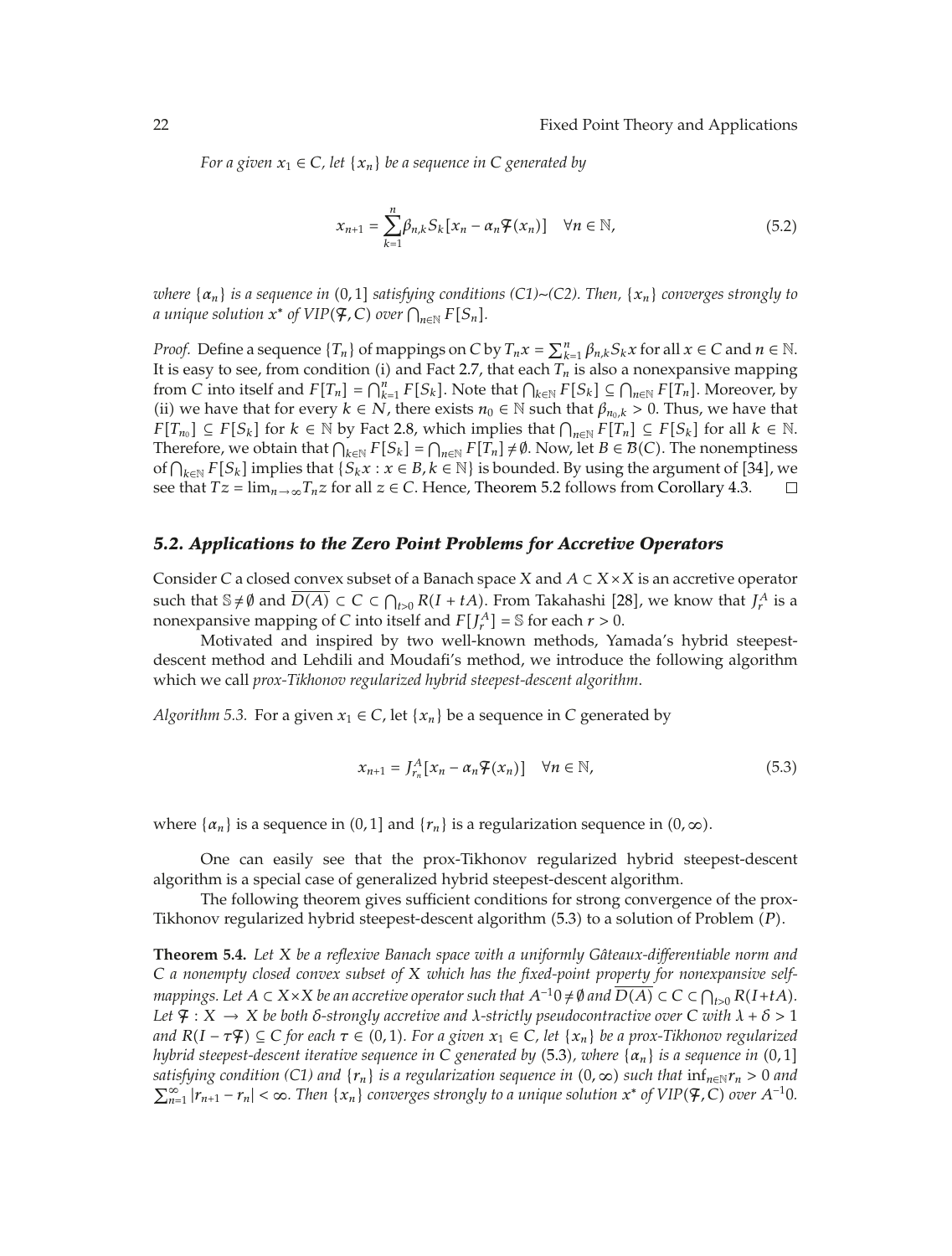*Proof.* Set  $T_n := \int_{r_n}^A T_n$ . Then  $\{T_n\}$  is a sequence of nonexpansive mappings from *C* into itself such that  $F[T_n] = A^{-1}0 \neq \emptyset$  for every  $n \in \mathbb{N}$ . We first verify that  $\sum_{n=1}^{\infty} \mathfrak{B}_B(T_n, T_{n+1}) < \infty$  for every  $B \in$  $B(C)$ . Let  $B \in B(C)$ . Since  $F[T_n] = A^{-1}0 \neq \emptyset$  for every  $n \in \mathbb{N}$ , it follows that  $\{T_n z : z \in B, n \in \mathbb{N}\}\$ is bounded. Set  $K_3 := \sup\{\|z - J_{r_{n+1}}z\| : z \in B, n \in \mathbb{N}\}\)$ . By the assumptions for  $\{r_n\}$ , we may assume that  $r_n \geq \varepsilon$  for all  $n \in \mathbb{N}$  and  $r_n \to r$  for some  $r, \varepsilon > 0$ . From (2.19), we have

$$
\mathfrak{D}_{B}(T_{n+1}, T_{n}) = \sup \{ \|J_{r_{n+1}} z - J_{r_{n}} z\| : z \in B \}
$$
  
\n
$$
\leq \sup \left\{ \frac{|r_{n+1} - r_{n}|}{r_{n+1}} \|z - J_{r_{n+1}} z\| : z \in B \right\}
$$
  
\n
$$
\leq \frac{|r_{n+1} - r_{n}|}{\varepsilon} K_{3} \quad \forall n \in \mathbb{N}.
$$
\n(5.4)

Hence,  $\sum_{n=1}^{\infty} \mathfrak{B}_B(T_n, T_{n+1}) < \infty$ . Set *T* := *J<sub>r</sub>*. Again, from (2.19), we have

$$
||Tx - T_n x|| \le \frac{|r - r_n|}{r} ||x - Tx|| \quad \forall x \in C,
$$
\n(5.5)

which indicates that  $Tx = \lim_{n \to \infty} T_n x$  for all  $x \in C$ . Therefore, by Theorem 4.2,  $\{x_n\}$  converges strongly to a unique solution  $x^*$  of  $VIP(\mathcal{F}, C)$  over  $A^{-1}0$ . converges strongly to a unique solution  $x^*$  of VIP( $\mathfrak{F}, C$ ) over  $A^{-1}0$ .

**Corollary 5.5.** *Let <sup>X</sup> be a reflexive Banach space with a uniformly Gateaux-di <sup>ˆ</sup> fferentiable norm and C a nonempty closed convex subset of X which has the fixed-point property for nonexpansive selfmappings.* Let  $A \subset X \times X$  be an accretive operator such that  $A^{-1}0 \neq \emptyset$  and  $D(A) \subset C \subset \bigcap_{t>0} R(I+tA)$ . *Let*  $\mathcal{F}: \mathcal{C} \to \mathcal{C}$  *be both κ*-strongly pseudocontractive and *λ*-strictly pseudocontractive with  $\lambda > \kappa$ . *For a given*  $x_1 \in C$ *, let*  $\{x_n\}$  *be a prox-Tikhonov regularized hybrid steepest-descent iterative sequence in C generated by*

$$
x_{n+1} = J_{r_n}^A [(1 - \alpha_n)x_n + \alpha_n \mathcal{F}(x_n)] \quad \forall n \in \mathbb{N},
$$
\n(5.6)

 $\nu$ here  $\{\alpha_n\}$  is a sequence in  $(0,1]$  satisfying condition (C1) and  $\{r_n\}$  is a regularization sequence in  $(0, \infty)$  such that  $\inf_{n \in \mathbb{N}} r_n > 0$  and  $\sum_{n=1}^{\infty} |r_{n+1} - r_n| < \infty$ . Then  $\{x_n\}$  converges strongly to a unique  $solution x^* of VIP(I - \mathcal{F}, C) over A^{-1}0.$ 

### **6. Numerical Results**

In order to demonstrate the effectiveness, performance, and convergence of the proposed algorithm, we discuss the following.

*Example 6.1.* Let  $\mathcal{A} = \mathbb{R}$  and  $C = [0, 1]$ . Let  $T, \mathcal{F} : C \rightarrow \mathcal{A}$  be two mappings defined by *Tx* = 1 − *x* for all  $x \in C$  and  $\mathcal{F}x = x - 1$  for all  $x \in C$ . For each  $\tau \in (0, 1)$ , we have  $(I - \tau \mathcal{F})x =$  $x - \tau(x - 1) = (1 - \tau)x + \tau$  for all  $x \in C$ . Define  $\{a_n\}$  in  $[0, 1]$  by  $a_n = 1/(n + 1)^a$  for all  $n \in \mathbb{N}$ , where  $a \in (0, 1]$ . The sequence  $\{x_n\}$  defined by  $(4.22)$  is given by the relation

$$
x_{n+1} = (1 - \alpha_n)(1 - x_n) \quad \forall n \in \mathbb{N}.
$$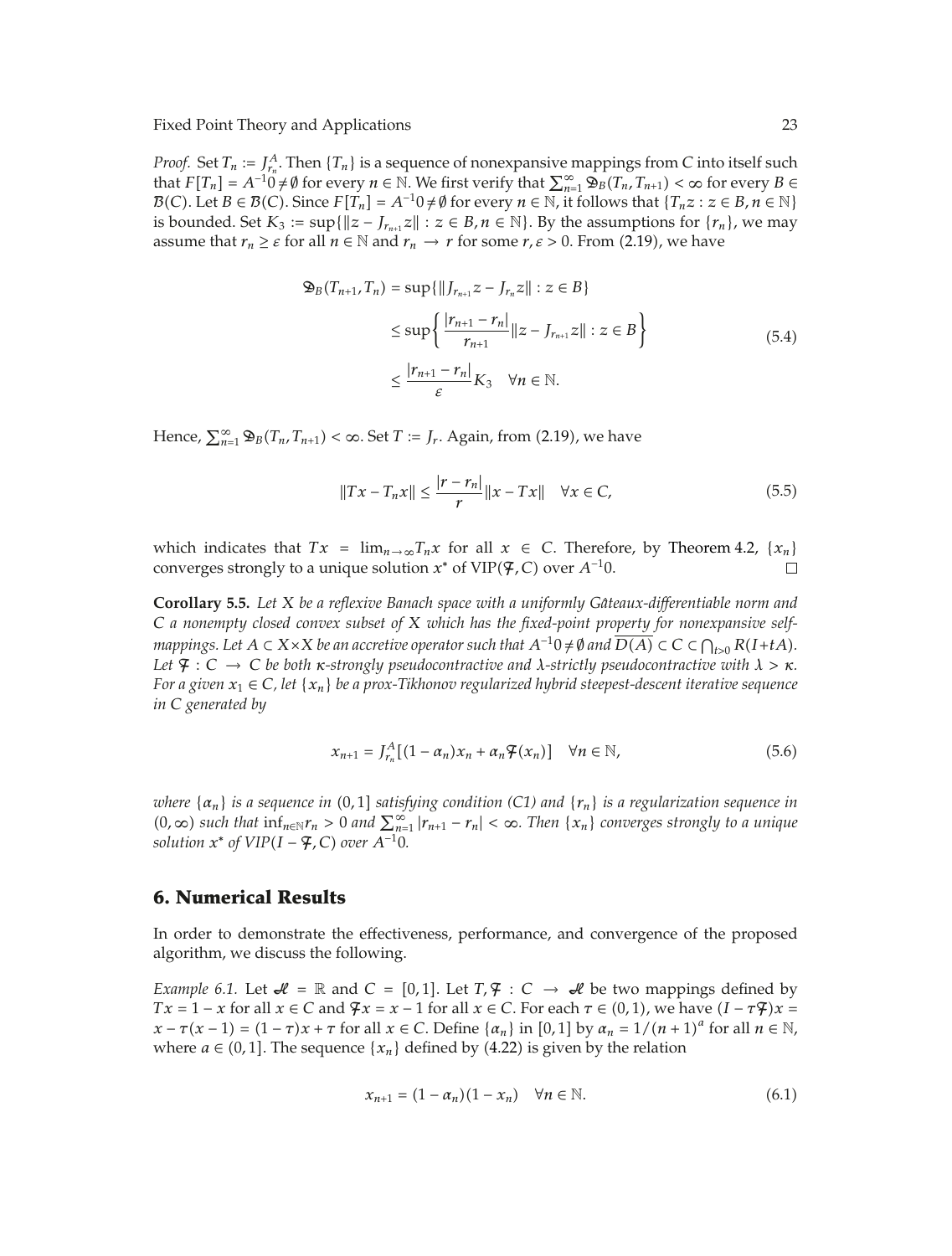



For  $x_1 = 0$  and  $a = 1$ , the sequence  $\{x_n\}$  defined by  $(6.1)$  can be explicitly written as

$$
x_n = \begin{cases} \frac{1}{2}, & n = 2, 4, \dots; \\ \frac{n-1}{2n}, & n = 3, 5, \dots. \end{cases}
$$
 (6.2)

Observe that

 $(1)$  *T* is nonexpansive,

- -2 F is both 1-strongly accretive and *λ*-strictly pseudocontractive over *C* for each *λ >* 0,
- (3)  $R(I \tau \mathcal{F}) \subseteq C$  for each  $\tau \in (0, 1)$ , and
- (4)  $\lim_{n \to \infty} \alpha_n = 0$ ,  $\sum_{n=1}^{\infty} \alpha_n = \infty$  and  $\lim_{n \to \infty} |1 \alpha_n / \alpha_{n+1}| = 0$ .

Thus, all the assumptions of Theorem 4.4 are satisfied. Therefore, the conclusion of Theorem 4.4 holds, that is,  $x_n \to 1/2 \in F[T]$ .

It is seen from Figure 1 that if  $a = 1$ ,  $a = 0.75$ , and  $a = 0.5$ , then the corresponding iterations of sequence  $\{x_n\}$  with  $x_1 = 0$  defined by  $(6.1)$  are convergent to  $1/2$ .

*Example 6.2.* Let  $\mathcal{A}$ , *C*, *T*, and  $\mathcal{F}$  be as in Example 6.1. Clearly *T* is nonexpansive and  $\mathcal{F}$  is both 1-strongly accretive and *λ*-strictly pseudocontractive over *C* for each *λ >* 0. Assume that { $a_n$ } is a sequence in [0, 1] such that  $\sum_{n=1}^{\infty} |a_n - a_{n+1}| < \infty$ . Without loss of generality we may assume that  $a_n = 1/n^{3/2}$  for all  $n \in \mathbb{N}$ . For each  $n \in \mathbb{N}$ , define  $T_n : C \to C$  by

$$
T_n x = \begin{cases} 1 - x, & \text{if } x \in [0, 1), \\ a_n, & \text{if } x = 1. \end{cases}
$$
 (6.3)

Define a sequence  $\{\alpha_n\}$  in [0, 1] by  $\alpha_n = 1/n$  for all  $n \in \mathbb{N}$ .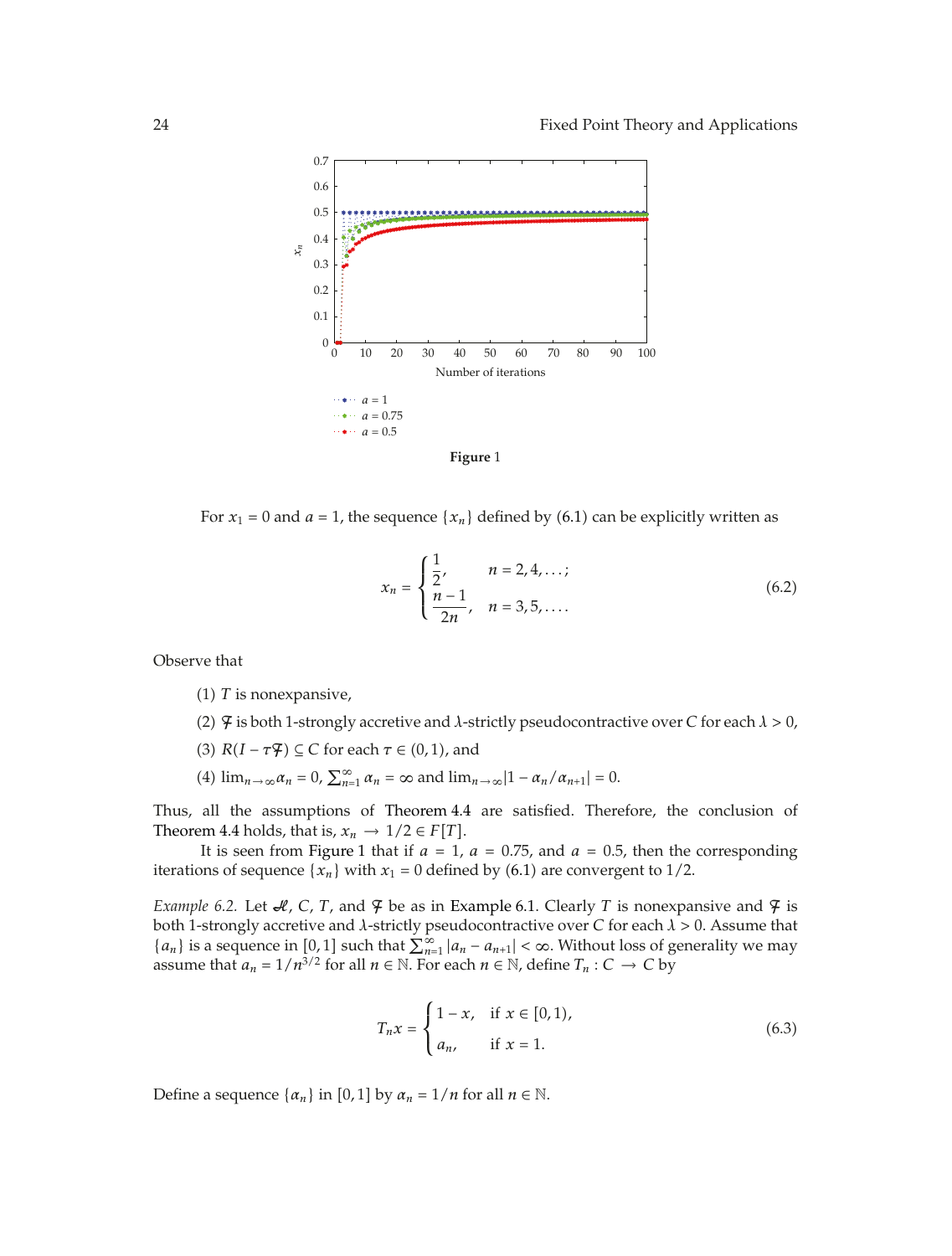We now show that, under the assumptions of Theorem 4.2, the sequence  ${x_n}$ generated by the proposed Algorithm 4.1 converges to a unique solution 1*/*2 of VIP-F*, C* over  $\bigcap_{n\in\mathbb{N}} F[T_n]$ . We proceed with the following steps.

*Step 1.*  ${T_n}$  is a sequence of nearly nonexpansive mappings from *C* into itself such that  $\bigcap_{n\in\mathbb{N}} F[T_n] \neq \emptyset.$ 

For  $x, y \in [0, 1)$ , we have

$$
||T_n x - T_n y|| \le ||x - y|| \quad \forall n \in \mathbb{N}.
$$
\n(6.4)

Moreover, for  $x \in [0, 1)$  and  $y = 1$ , we have

$$
||T_n x - T_n 1|| = ||1 - x - a_n|| \le ||x - 1|| + a_n \quad \forall n \in \mathbb{N}.
$$
 (6.5)

Thus,

$$
||T_n x - T_n y|| \le ||x - y|| + a_n \quad \forall x, y \in C, \ n \in \mathbb{N},
$$
\n
$$
(6.6)
$$

that is,  ${T_n}$  is a sequence of nearly nonexpansive mappings from *C* into itself such that  $\bigcap_{n\in\mathbb{N}} F[T_n] = \{1/2\}.$ 

*Step 2.*  $\lim_{n\to\infty}T_nz = Tz$  for all  $z \in C$ .

For each  $n \in \mathbb{N}$ , we have

$$
T_n x - T_{n+1} x = \begin{cases} 0, & \text{if } x \in [0, 1), \\ a_n - a_{n+1}, & \text{if } x = 1, \end{cases}
$$
 (6.7)

and hence  $\sup\{\|T_n x - T_{n+1}x\| : x \in C\} = |a_n - a_{n+1}|$ . One can easily see that

$$
\sum_{n=1}^{\infty} \mathfrak{D}_C(T_n, T_{n+1}) = \sum_{n=1}^{\infty} \sup \{ ||T_n x - T_{n+1} x|| : x \in C \} = \sum_{n=1}^{\infty} |a_n - a_{n+1}| < \infty.
$$
 (6.8)

Since  ${T_n}$  is a sequence of nearly nonexpansive self-mappings of *C* with sequence  ${a_n}$ such that  $\sum_{n=1}^{\infty} \mathfrak{D}_C(T_n, T_{n+1}) < \infty$ , it follows from Proposition 2.4 that for each  $x \in C$ ,  $\{T_n x\}$ converges to some point of *C*. It can be readily seen that  $\lim_{n\to\infty}T_nz = Tz$  for all  $z \in C$ .

*Step 3.* The sequence  $\{x_n\}$  defined Algorithm 4.1 converges to  $1/2 \in F[T]$ .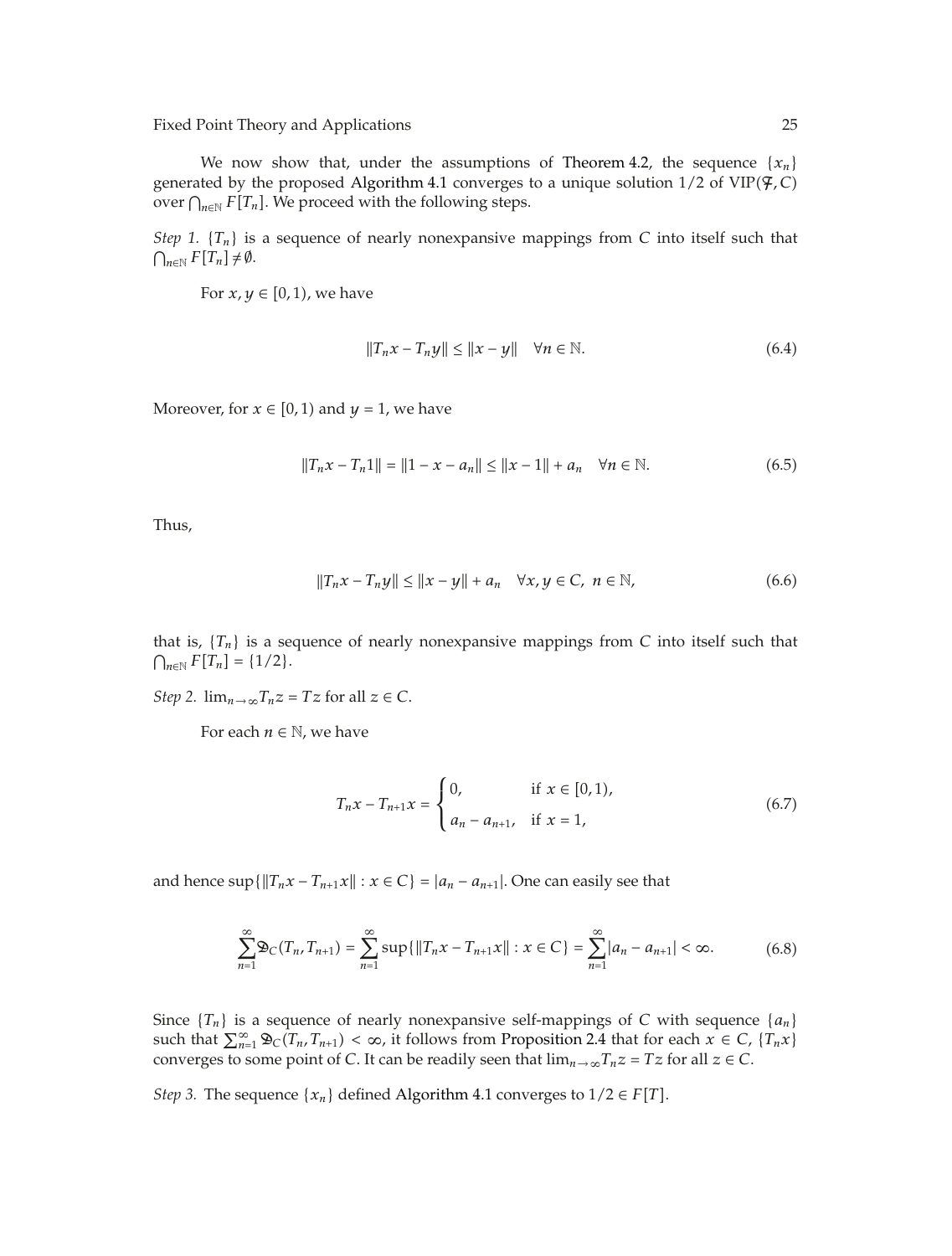For an arbitrary  $x_1 \in C$ , the sequence  $\{x_n\}$  defined by  $(4.1)$  can be explicitly written as

$$
x_n = \begin{cases} 1, & n = 2; \\ \frac{1}{n-1} \left[ \frac{n-3}{2} + 2a_2 \right], & n = 3, 5...; \\ \frac{1}{n-1} \left[ \frac{n}{2} - 2a_2 \right], & n = 4, 6... \end{cases}
$$
 (6.9)

As in Example 6.1, we have  $\lambda + \delta > 1$  and  $R(I - \tau \mathcal{F}) \subseteq C$  for each  $\tau \in (0, 1)$ . Observe that

- (1)  $\lim_{n \to \infty} \alpha_n = 0$ ,  $\sum_{n=1}^{\infty} \alpha_n = \infty$  and  $\lim_{n \to \infty} |1 \alpha_n / \alpha_{n+1}| = 0$ ;
- $(2)$   $\sum_{n=1}^{\infty} \mathfrak{D}_C(T_n, T_{n+1}) < \infty;$
- (3)  $\lim_{n\to\infty} a_n/\alpha_n = 0.$

Noticing that conditions (C1)∼(C3) are satisfied,  $\lim_{n\to\infty}T_nz = Tz$  for all  $z \in C$  and *T* is a nonexpansive mapping. Thus, all the assumptions of Theorem 4.2 are satisfied. Therefore, the conclusion of Theorem 4.2 holds. Indeed, the sequence  $\{x_n\}$  defined by  $(6.9)$  converges to  $1/2 \in \bigcap_{n \in \mathbb{N}} F[T_n].$ 

### **7. Concluding Remarks**

- (I) Theorems 3.3, 4.2, and 5.4 apply to all uniformly convex and uniformly smooth Banach spaces and in particular, to all  $L_p$  spaces,  $1 < p < \infty$ .
- -II Theorem 4.2 appears to be a new result for solving Problem 1.1. In particular, Theorem 4.2 improves Yamada [6] in the framework of Banach space.
- (III) The prox-Tikhonov algorithm (1.11) studied in Lehdili and Moudafi [19] deals essentially with a special case of the algorithm (5.6) in the framework of Hilbert space. In fact, if we set  $\mathcal{F}x = 0$  for all  $x \in \mathcal{H}$ , then (5.6) becomes

$$
x_{n+1} = J_{c_n}^A((1 - \alpha_n)x_n) \quad \forall n \in \mathbb{N}.
$$
 (7.1)

Setting  $\lambda_n := c_n/(1 - \alpha_n)$  and  $\mu_n := \alpha_n/c_n$ , (7.1) can be written as

$$
x_{n+1} = J_{\lambda_n}^{A_n} x_n \quad \forall n \in \mathbb{N}, \tag{7.2}
$$

where  $A_n = \mu_n I + A$ . Thus, (7.2) is the prox-Tikhonov algorithm (1.11) considered in Lehdili and Moudafi [19]. The argument given in [19] depends heavily on the concept of the variational distance (see [35]) between two maximal monotone operators. Our argument is simple and more straightforward in the Banach space setting. Therefore, Corollary 5.5 improves and extends the convergence result presented in Lehdili and Moudafi [19] in the Banach space setting.

-IV Our approach is simple and different from new iterative methods for finding solutions of Problem 1.1 and zero of *m*-accretive operators proposed in Ceng et al. [20] and Ceng et al.  $[21]$ .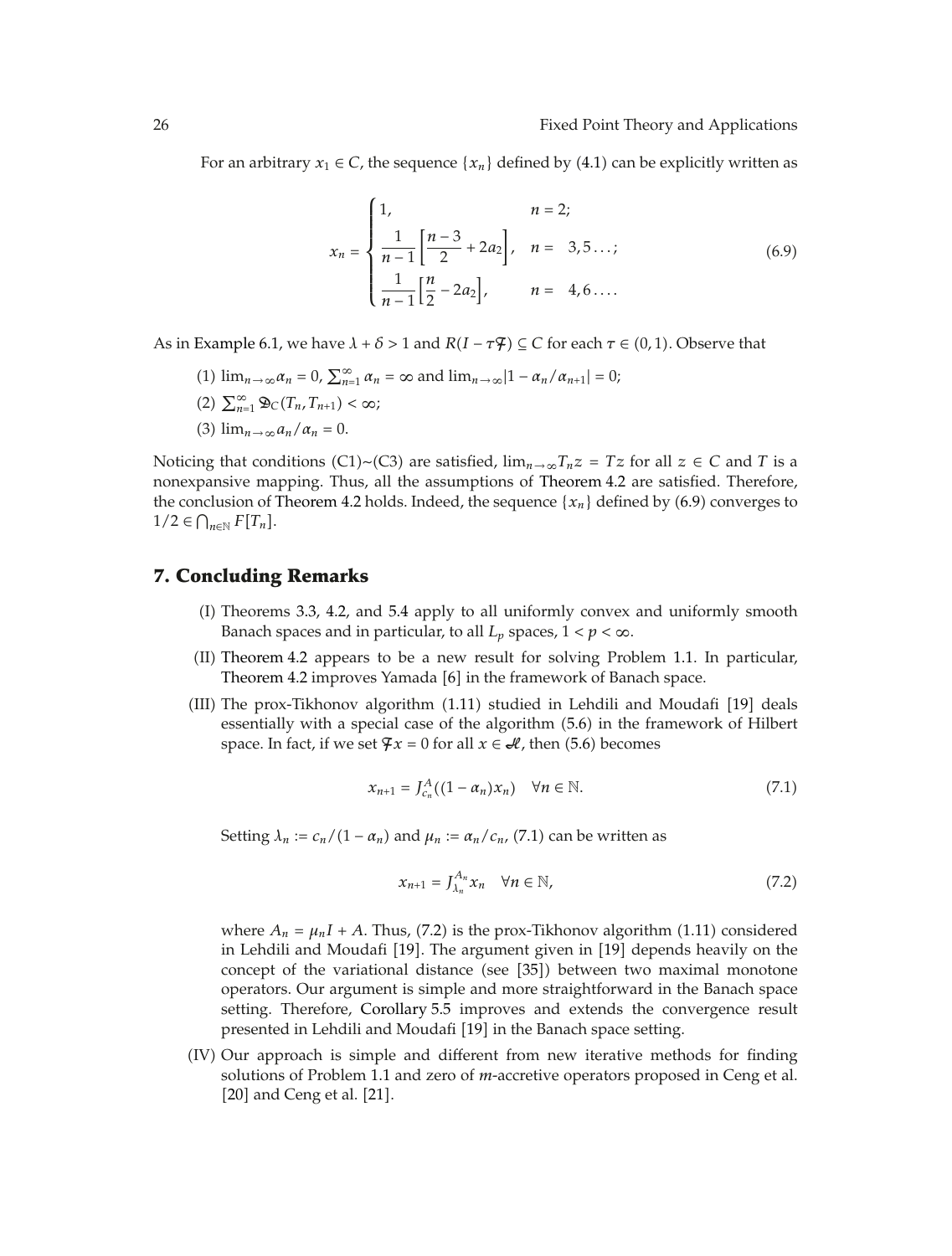## **Acknowledgments**

The authors would like to express their sincere thanks to the anonymous referee for her/his careful reading of the paper and her/his corrections and suggestions. The work of N. C. Wong was partially supported by the Grant NSC 99-2115-M-110-007-MY3. The work of J. C. Yao was partially supported by the Grant NSC 99-2115-M-110-004-MY3.

### **References**

- 1 E. Zeidler, *Nonlinear Functional Analysis and Its Applications. III. Variational Methods and Optimizations*, Springer, New York, NY, USA, 1985.
- 2 D. Kinderlehrer and G. Stampacchia, *An Introduction to Variational Inequalities and Their Applications*, vol. 88 of *Pure and Applied Mathematics*, Academic Press, New York, NY, USA, 1980.
- 3 Z.-Q. Luo, J.-S. Pang, and D. Ralph, *Mathematical Programs with Equilibrium Constraints*, Cambridge University Press, Cambridge, UK, 1996.
- 4 P. Jaillet, D. Lamberton, and B. Lapeyre, "Variational inequalities and the pricing of American options," *Acta Applicandae Mathematicae*, vol. 21, no. 3, pp. 263–289, 1990.
- 5 J. T. Oden, *Qualitative Methods on Nonlinear Mechanics*, Prentice-Hall, Englewood Cliffs, NJ, USA, 1986.
- 6 I. Yamada, "The hybrid steepest descent method for the variational inequality problem over the intersection of fixed point sets of nonexpansive mappings," in *Inherently Parallel Algorithms in Feasibility and Optimization and Their Applications (Haifa, 2000)*, D. Butnariu, Y. Censor, and S. Reich, Eds., vol. 8 of *Studies in Computational Mathematics*, pp. 473–504, North-Holland, Amsterdam, The Netherlands, 2001.
- 7 A. A. Goldstein, "Convex programming in Hilbert space," *Bulletin of the American Mathematical Society*, vol. 70, pp. 709–710, 1964.
- 8 E. S. Levitin and B. T. Polyak, "Constrained minimization problems," *USSR Computational Mathematics and Mathematical Physics*, vol. 6, pp. 1–50, 1966.
- 9 D. R. Sahu, "Applications of the S-iteration process to constrained minimization problems and split feasibility problems," *Fixed Point Theory*. In press.
- 10 R. P. Agarwal, D. O'Regan, and D. R. Sahu, *Fixed Point Theory for Lipschitzian-Type Mappings with Applications*, vol. 6 of *Topological Fixed Point Theory and Its Applications*, Springer, New York, NY, USA, 2009.
- [11] K. Slavakis, I. Yamada, and K. Sakaniwa, "Computation of symmetric positive definite Toeplitz matrices by the hybrid steepest descent method," *Signal Processing*, vol. 83, no. 5, pp. 1135–1140, 2003.
- [12] K. Slavakis and I. Yamada, "Robust wideband beamforming by the hybrid steepest descent method," *IEEE Transactions on Signal Processing*, vol. 55, no. 9, pp. 4511–4522, 2007.
- 13 I. Yamada, N. Ogura, and N. Shirakawa, "A numerically robust hybrid steepest descent method for the convexly constrained generalized inverse problems," in *Inverse Problems, Image Analysis, and Medical Imaging (New Orleans, LA, 2001)*, vol. 313 of *Contemporary Mathematics*, pp. 269–305, American Mathematical Society, Providence, RI, USA, 2002.
- [14] B. Martinet, "Régularisation d'inéquations variationnelles par approximations successives," Revue *Francaise d Informatique de Recherche Operationnelle*, vol. 4, pp. 154–158, 1970.
- 15 R. T. Rockafellar, "Monotone operators and the proximal point algorithm," *SIAM Journal on Control and Optimization*, vol. 14, no. 5, pp. 877–898, 1976.
- [16] O. Güler, "On the convergence of the proximal point algorithm for convex minimization," SIAM *Journal on Control and Optimization*, vol. 29, no. 2, pp. 403–419, 1991.
- 17 W. Takahashi, "Viscosity approximation methods for resolvents of accretive operators in Banach spaces," *Journal of Fixed Point Theory and Applications*, vol. 1, no. 1, pp. 135–147, 2007.
- [18] N. C. Wong, D. R. Sahu, and J. C. Yao, "Solving variational inequalities involving nonexpansive type mappings," *Nonlinear Analysis: Theory, Methods & Applications*, vol. 69, no. 12, pp. 4732–4753, 2008.
- 19 N. Lehdili and A. Moudafi, "Combining the proximal algorithm and Tikhonov regularization," *Optimization*, vol. 37, no. 3, pp. 239–252, 1996.
- 20 L.-C. Ceng, Q. H. Ansari, and J.-C. Yao, "Mann-type steepest-descent and modified hybrid steepestdescent methods for variational inequalities in Banach spaces," *Numerical Functional Analysis and Optimization*, vol. 29, no. 9-10, pp. 987–1033, 2008.